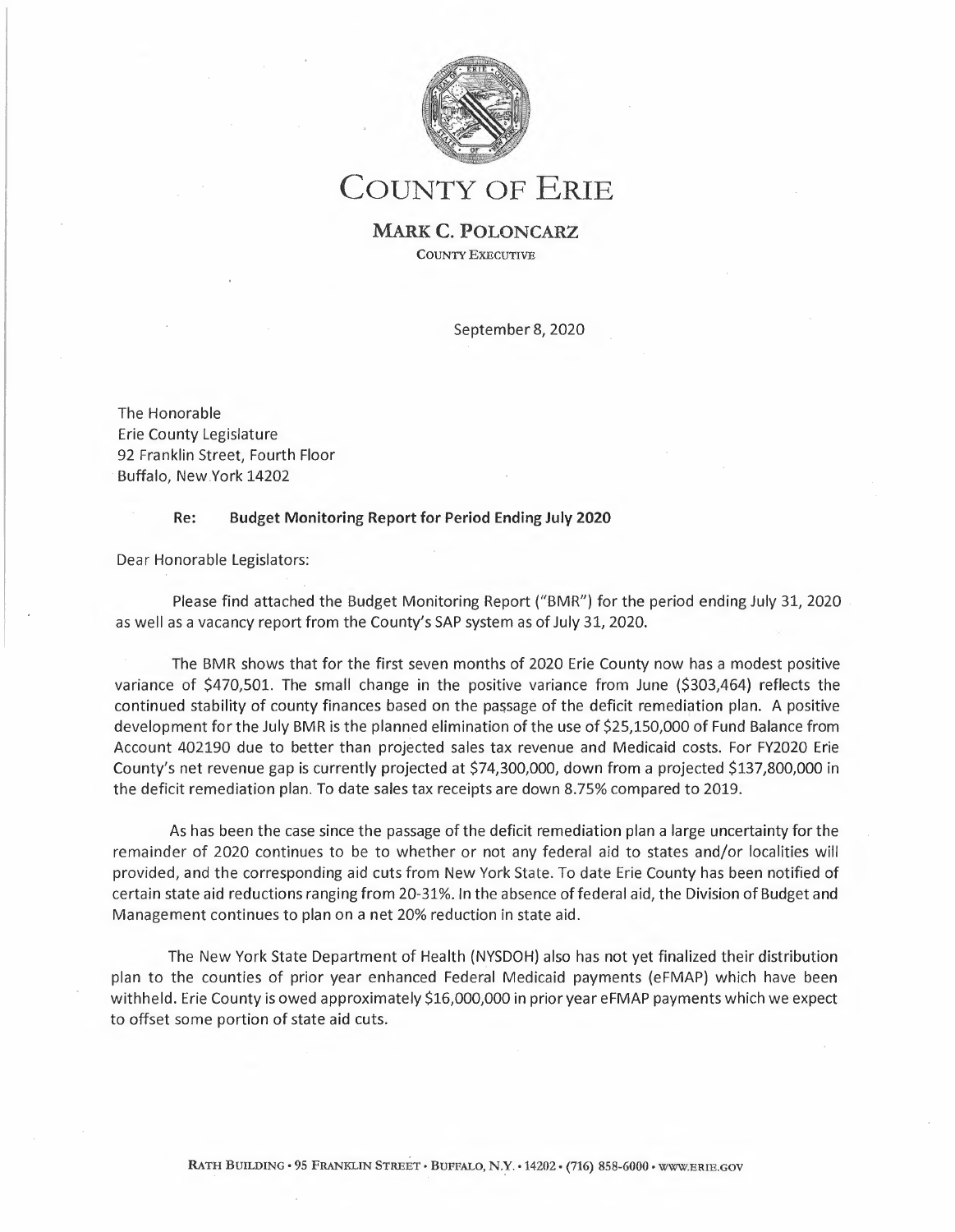I am available to attend a meeting of your Honorable Body's Finance and Management Committee to discuss this report and other fiscal matters.

 $\frac{1}{2\sqrt{2}}$  ,  $\alpha$ 

Sincerely yours,

*Phonorable Body's Finance and Manage*<br>
Sincerely yours,<br>
Robert W. Keating<br>
Director of Budget and Management Robert W. Keating

Director of Budget and Management

RWK

Attachment

cc: Erie County Executive Mark C. Poloncarz Erie County Fiscal Stability Authority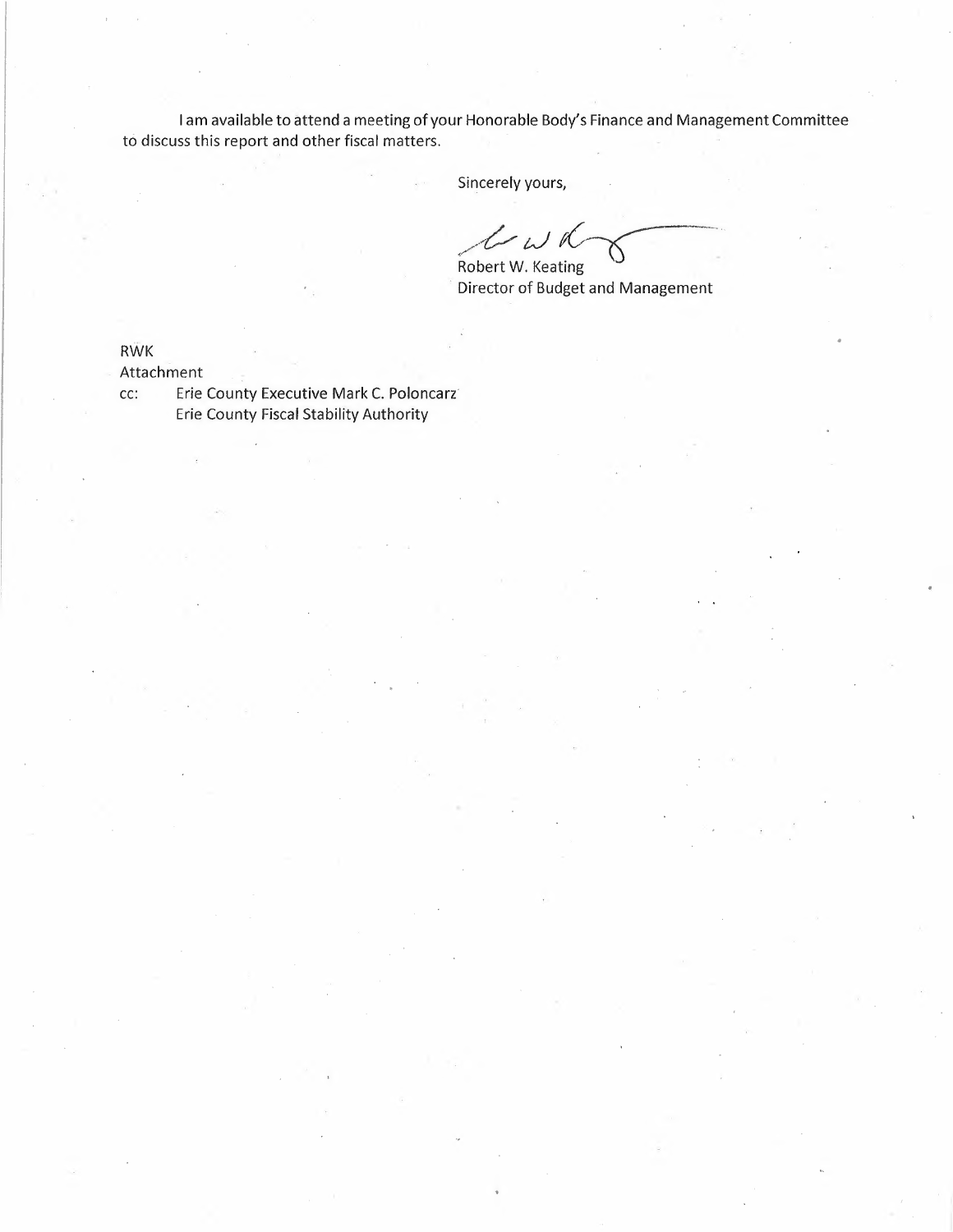| <b>Account Type</b>                                | <b>Annual Budget</b> | Period Budget<br>January-July | <b>Actuals</b><br>January-July | Period<br>Available<br><b>Budget</b> | % of Period<br><b>Budget</b><br>Consumed |              | % of Annual<br><b>Budget</b><br>Consumed |
|----------------------------------------------------|----------------------|-------------------------------|--------------------------------|--------------------------------------|------------------------------------------|--------------|------------------------------------------|
| Revenue                                            |                      |                               |                                |                                      |                                          |              |                                          |
| $\star\star$<br><b>Property Tax</b>                | 279,863,754-         | 279,863,754-                  | 279,863,754-                   | 0-                                   | 100.00%                                  | $0-$         | 100.00%                                  |
| $\star\star$<br><b>Property Tax Related</b>        | 11,264,806-          | 6,334,714-                    | 6,217,229-                     | 117,485-                             | 98.15%                                   | 5,047,577-   | 55.19%                                   |
| $\star\star$<br><b>Sales Tax</b>                   | 405,960,092-         | 241,938,097-                  | 241,938,097-                   |                                      | 100.00%                                  | 164,021,995- | 59.60%                                   |
| $\star\star$<br>Sales Tax to Local Govt.           | 279,229,985-         | 167, 164, 729-                | 167, 164, 729-                 |                                      | 100.00%                                  | 112,065,256- | 59.87%                                   |
| $\star\star$<br><b>Other Sources</b>               | 31,714,849-          | 22,522,086-                   | 27,604,398-                    | 5,082,312                            | 122.57%                                  | 4,110,451-   | 87.04%                                   |
| $**$<br>Fees, Fines or Charges                     | 28,905,887-          | 20,253,044-                   | 19,490,669-                    | 762,375-                             | 96.24%                                   | 9,415,218-   | 67.43%                                   |
| $\star\star$<br><b>Appropriated Fund Balance</b>   | 25,150,000-          |                               |                                |                                      | $0.00\%$                                 | 25,150,000-  | 0.00%                                    |
| ***<br><b>Local Source Revenue</b>                 | 1,036,939,373-       | 738,076,424-                  | 742,278,876-                   | 4,202,452                            | 100.57%                                  | 294,660,496- | 71.58%                                   |
| $***$<br><b>Federal Revenue</b>                    | 171,165,647-         | 103,803,791-                  | 94,038,953-                    | 9,764,838-                           | 90.59%                                   | 77,126,694-  | 54.94%                                   |
| $***$<br><b>State Revenue</b>                      | 163,954,495-         | 104,439,782-                  | 94,261,848-                    | 10,177,935-                          | 90.25%                                   | 69,692,647-  | 57.49%                                   |
| <b>Interfund Revenue</b>                           | 3,920,843-           | 3,890,548-                    | 4,424,315-                     | 533,767                              | 113.72%                                  | 503,472      | 112.84%                                  |
| <b>County Revenue</b>                              | 1,375,980,358-       | 950,210,545-                  | 935,003,992-                   | 15,206,553-                          | 98.40%                                   | 440,976,366- | 67.95%                                   |
| Expense<br>$**$<br><b>Salaries</b><br>$\star\star$ | 215,037,890          | 122,883,367                   | 113,248,397                    | 9,634,970                            | 92.16%                                   | 101,789,493  | 52.66%                                   |
| Non-Salaries<br>  ★★                               | 23,959,425           | 12,404,264                    | 10,865,030                     | 1,539,233                            | 87.59%                                   | 13,094,395   | 45.35%                                   |
| <b>Countywide Adjustments</b><br>$***$             | 14,002,870-          | 9,627,654-                    |                                | 9,627,654-                           | 0.00%                                    | 14,002,870-  | 0.00%                                    |
| <b>Personnel Related Expense</b>                   | 224,994,445          | 125,659,977                   | 124, 113, 427                  | 1,546,550                            | 98.77%                                   | 100,881,018  | 55.16%                                   |
| <b>Fringe Benefit Total</b><br>$**$                | 95,531,126           | 62,944,640                    | 62,473,285                     | 471,355                              | 99.25%                                   | 33,057,841   | 65.40%                                   |
| <b>Supplies and Repairs</b>                        | 9,682,091            | 4,931,321                     | 3,178,829                      | 1,752,493                            | 64.46%                                   | 6,503,262    | 32.83%                                   |
| ╎★★<br>Other                                       | 26,586,689           | 14,482,343                    | 12,993,599                     | 1,488,744                            | 89.72%                                   | 13,593,091   | 48.87%                                   |
| $**$<br>Contractual                                | 477,717,916          | 295,474,993                   | 294,066,352                    | 1,408,642                            | 99.52%                                   | 183,651,565  | 61.56%                                   |
| $\star\star$<br>Equipment                          | 3,404,225            | 2,261,553                     | 1,768,955                      | 492,598                              | 78.22%                                   | 1,635,271    | 51.96%                                   |
| **<br>Allocations                                  | 74,149,763           | 29,601,323                    | 27,581,588                     | 2,019,736                            | 93.18%                                   | 46,568,175   | 37.20%                                   |
| **<br><b>Program Specific</b>                      | 472,652,347          | 293,065,844                   | 286,607,020                    | 6,458,824                            | 97.80%                                   | 186,045,327  | 60.64%                                   |
| ¦∗∗<br><b>Debt Services</b>                        | 60,631,822           | 41,350,692                    | 41,312,579                     | 38,113                               | 99.91%                                   | 19,319,243   | 68.14%                                   |
| $***$<br>All Other Operating Expense               | 1,124,824,853        | 681,168,070                   | 667,508,920                    | 13,659,150                           | 97.99%                                   | 457,315,934  | 59.34%                                   |
| $****$<br><b>County Expense</b>                    | 1,445,350,424        | 869,772,686                   | 854,095,632                    | 15,677,054                           | 98.20%                                   | 591,254,793  | 59.09%                                   |
|                                                    |                      |                               |                                |                                      |                                          |              |                                          |
| <b>xxxxx</b> Net                                   | 69,370,067           | 80,437,859-                   | 80,908,360-                    | 470,501                              |                                          | 150,278,427  |                                          |

## **January-July 2020 Budget Monitoring Report (BMR)**

## **Note on the BMR:**

The BMR helps the Budget Office identify, understand and resolve financial issues that may emerge during the year. The positive variance indicated should not be interpreted as a projection of year end balance but should be understood as an indication that actuals are staying within budget for the period.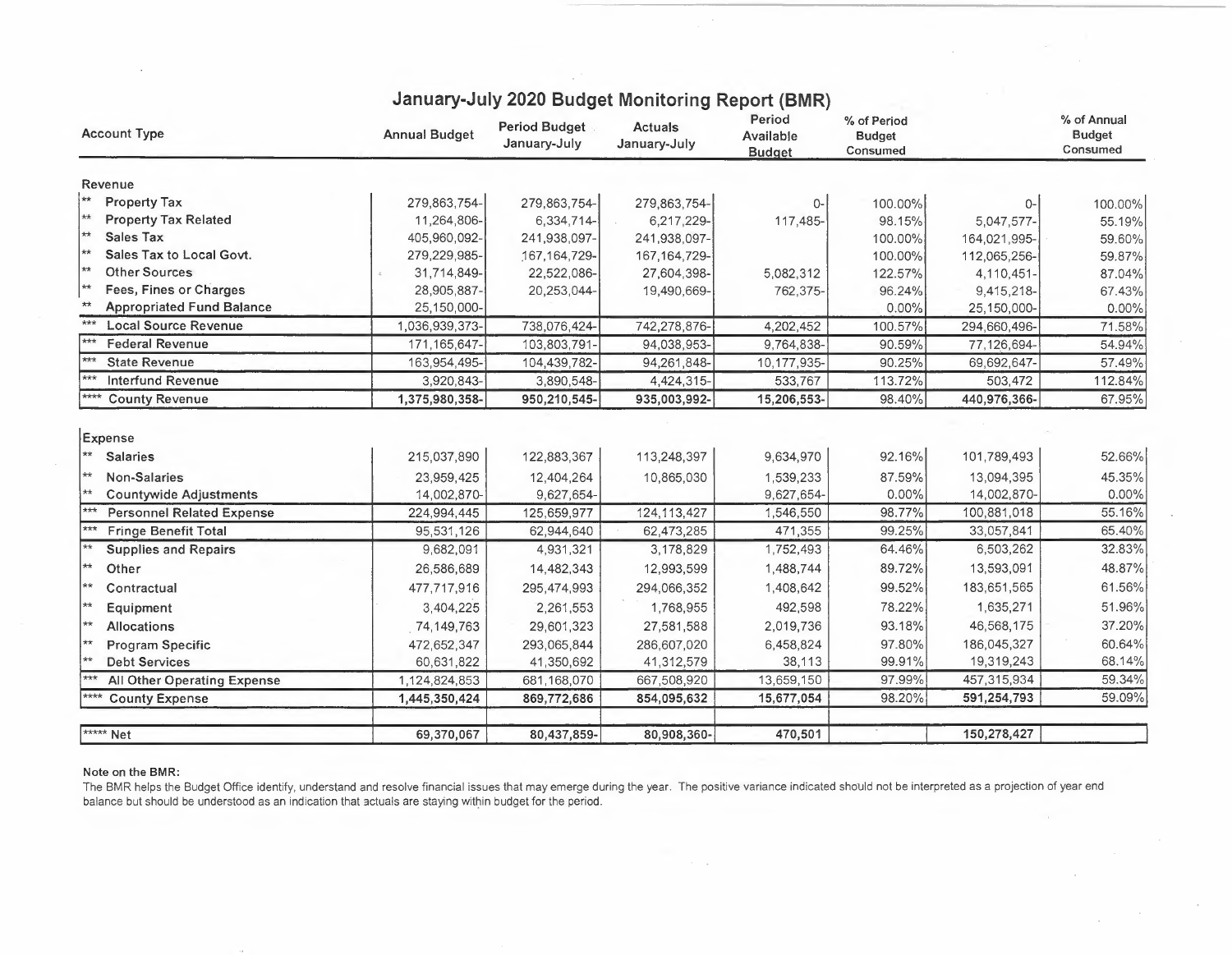## **January-July 2020 Budget Monitoring Report Detail by Account**

 $\overline{\phantom{a}}$ 

| <b>Account Type</b>          | <b>Annual Budget</b>     | <b>Period Budget</b><br>January-July | Actuals<br>January-July   | Period<br>Available<br><b>Budget</b> | % of Period<br><b>Budget</b><br>Consumed | Annual<br>Available<br><b>Budget</b> | % of Annual<br><b>Budget</b><br>Consumed | Comments/Key Items                                                                              |
|------------------------------|--------------------------|--------------------------------------|---------------------------|--------------------------------------|------------------------------------------|--------------------------------------|------------------------------------------|-------------------------------------------------------------------------------------------------|
| Revenue                      |                          |                                      |                           |                                      |                                          |                                      |                                          |                                                                                                 |
| 400000 Real Property Taxes   | (279, 863, 754)          | (279, 863, 754)                      | (279, 863, 754)           | (0)                                  | 100.00%                                  | (0)                                  | 100.00%                                  |                                                                                                 |
| Property Tax                 | (279, 863, 754)          | (279, 863, 754)                      | (279, 863, 754)           | (0)                                  | 100.00%                                  | (0)                                  | 100.00%                                  |                                                                                                 |
| 400010 Exemption Removal     | (863, 146)               | (863, 146)                           | (872, 391)                | 9,245                                | 101.07%                                  | 9,245                                | 101.07%                                  |                                                                                                 |
| 400030 Gn/Sale-Tax Acq Prop  | (5,000)                  | (5,000)                              | (6,500)                   | 1,500                                | 130.00%                                  | 1,500                                | 130.00%                                  |                                                                                                 |
| 400040 Other Pay/Lieu-Tax    | (5,140,000)              | (5,068,333)                          | (4,945,823)               | (122, 510)                           | 97.58%                                   | (194, 177)                           | 96.22%                                   |                                                                                                 |
| 400050 Int&Pen on R P Taxes  | (13,800,624)             | (390, 813)                           | (390, 813)                | $\mathbf 0$                          | 100.00%                                  | (13,409,811)                         | 2.83%                                    |                                                                                                 |
| 400060 Omitted Taxes         | (7,500)                  | (7,500)                              | (1,780)                   | (5, 720)                             | 23.74%                                   | (5, 720)                             | 23.74%                                   |                                                                                                 |
| 466060 Prop Tax Rev Adjust   | 8,551,464                | 78                                   | 78                        | 0                                    | 100.00%                                  | 8,551,386                            | 0.00%                                    |                                                                                                 |
| Property Tax Related         | (11, 264, 806)           | (6, 334, 714)                        | (6, 217, 229)             | (117, 485)                           | 98.15%                                   | (5,047,577)                          | 55.19%                                   |                                                                                                 |
| 402000 Sales Tax EC Purp     | (153,076,699)            | (91, 225, 477)                       | (91, 225, 477)            | 0                                    | 100.00%                                  | (61, 851, 222)                       | 59.59%                                   | Sales Tax                                                                                       |
| 402100 1% Sales Tax-EC Purp  | (144, 525, 823)          | (86, 129, 401)                       | (86, 129, 401)            | 0                                    | 100.00%                                  | (58, 396, 422)                       |                                          | The Div. of Budget will continue to closely<br>59.59% monitor the impact from COVID-19 to sales |
| 402120 .25% Sales Tax        | (36, 119, 190)           | (21,527,740)                         | (21,527,740)              | 0                                    | 100.00%                                  | (14,591,450)                         | 59.60%                                   | tax to ascertain the overall impact on the                                                      |
| 402130 .5% Sales Tax         | (72, 238, 380)           | (43,055,480)                         | (43,055,480)              | 0                                    | 100.00%                                  | (29, 182, 900)                       | 59.60%                                   | 2020 budget.                                                                                    |
| **<br>Sales Tax              | (405,960,092)            | (241, 938, 097)                      | (241, 938, 097)           | 0                                    | 100.00%                                  | (164, 021, 995)                      | 59.60%                                   |                                                                                                 |
| 402140 Sales Tax to Loc Gov  | (279, 229, 985)          | (167, 164, 729)                      | (167, 164, 729)           | $\circ$                              | 100.00%                                  | (112,065,256)                        | 59.87%                                   |                                                                                                 |
| Sales Tax to Local Govt.     | (279,229,985)            | (167, 164, 729)                      | (167, 164, 729)           | 0                                    | 100.00%                                  | (112,065,256)                        | 59.87%                                   |                                                                                                 |
| 402300 Hotel Occupancy Tax   | (2,900,000)              | (2, 296, 873)                        | (2, 296, 873)             | $\circ$                              | 100.00%                                  | (603, 127)                           | 79.20%                                   |                                                                                                 |
| 402500 Off Track Par-Mu Tax  | (337,040)                | (104, 778)                           | (47, 445)                 | (57, 333)                            | 45.28%                                   | (289, 595)                           | 14.08%                                   |                                                                                                 |
| 402510 Video Lottery Aid     | (288, 560)               | (288, 560)                           | (230, 848)                | (57, 712)                            | 80.00%                                   | (57, 712)                            | 80.00%                                   |                                                                                                 |
| 402610 Medical Marj Exc Tax  | (167, 452)               | (97,680)                             | (37, 943)                 | (59, 738)                            | 38.84%                                   | (129, 509)                           | 22.66%                                   |                                                                                                 |
| 415010 Post Mortem Toxicol   | (14, 450)                | (8, 429)                             | (34, 673)                 | 26,244                               | 411.35%                                  | 20,223                               | 239.95%                                  |                                                                                                 |
| 415100 Real Property Trans   | (201, 200)               | (117, 367)                           | (92, 484)                 | (24, 883)                            | 78.80%                                   | (108, 716)                           | 45.97%                                   |                                                                                                 |
| 415160 Mortgage Tax          | (552, 480)               | (322, 280)                           | (315, 945)                | (6, 335)                             | 98.03%                                   | (236, 535)                           | 57.19%                                   |                                                                                                 |
| 415500 Prisoner Transport    | (20,000)                 |                                      | (9,796)                   | (1,871)                              | 83.97%                                   | (10, 204)                            | 48.98%                                   |                                                                                                 |
| 415620 Commissary Reimb      | (115, 763)               | (11,667)<br>(67, 528)                | (67, 529)                 | 0                                    | 100.00%                                  | (48, 234)                            | 58.33%                                   |                                                                                                 |
| 415622 Jail Phone Revenue    |                          |                                      |                           | $\circ$                              | 100.00%                                  | 0                                    | 100.00%                                  |                                                                                                 |
| 416540 Insurance             | (660, 178)<br>0          | (660, 178)<br>$\mathbf 0$            | (660, 178)<br>$\mathbf 0$ | $\Omega$                             | 0.00%                                    | $\circ$                              | 0.00%                                    |                                                                                                 |
| 416570 Post Exposure Rabies  | (133, 048)               | (77, 611)                            | (90, 934)                 | 13,323                               | 117.17%                                  | (42, 114)                            | 68.35%                                   |                                                                                                 |
| 416920 Medicd-Early Interve  |                          | (88, 200)                            | (85, 167)                 | (3,033)                              | 96.56%                                   | (66, 033)                            | 56.33%                                   |                                                                                                 |
| 417200 Day Care Repay Recov  | (151, 200)<br>(104, 575) | (61,002)                             |                           | (22, 952)                            | 62.38%                                   | (66, 525)                            | 36.39%                                   |                                                                                                 |
| 417500 Repay Em Ast/Adults   | (268, 610)               | (156, 689)                           | (38,050)<br>(125, 370)    | (31, 319)                            | 80.01%                                   | (143, 240)                           | 46.67%                                   |                                                                                                 |
| 417510 Repay Medical Asst    | (3, 170, 235)            | (1,563,304)                          |                           | (362, 775)                           | 76.79%                                   | (1,969,706)                          | 37.87%                                   |                                                                                                 |
| 417520 Repay-Family Assist   |                          | (367, 767)                           | (1,200,529)<br>(263, 637) | (104, 131)                           | 71.69%                                   | (366, 821)                           | 41.82%                                   |                                                                                                 |
|                              | (630, 458)               |                                      |                           |                                      | 127.34%                                  |                                      | 127.34%                                  |                                                                                                 |
| 417530 Repay-Foster Care/Ad  | (903, 367)               | (903, 367)                           | (1, 150, 380)             | 247,013<br>3,837                     | 100.10%                                  | 247,013<br>(940,006)                 | 80.08%                                   |                                                                                                 |
| 417550 Repay-SafetyNetAsst   | (4, 718, 023)            | (3,774,180)                          | (3,778,017)               | 10                                   | 100.22%                                  |                                      | 58.46%                                   |                                                                                                 |
| 417560 Repay-Serv For Recip  | (8, 216)                 | (4, 793)                             | (4,803)                   |                                      |                                          | (3, 413)                             | 47.76%                                   |                                                                                                 |
| 417570 SNAP Fraud Incentives | (56, 912)                | (33, 199)                            | (27, 183)                 | (6,016)                              | 81.88%<br>$-2.71%$                       | (29, 729)                            | $-1.58%$                                 |                                                                                                 |
| 417580 Repaymts-Handi Child  | (67, 989)                | (39,660)                             | 1,073                     | (40, 734)                            |                                          | (69,062)                             | 0.00%                                    |                                                                                                 |
| 418025 Recov-SafetyNet Bur   | 0                        | 0                                    | (29, 226)                 | 29,226                               | 0.00%                                    | 29,226                               | 139.04%                                  |                                                                                                 |
| 418030 Repayments-IV D Adm   | (4,423,828)              | (4, 423, 828)                        | (6, 150, 697)             | 1,726,869                            | 139.04%                                  | 1,726,869                            |                                          |                                                                                                 |
| 418110 Comm Coll Respreads   | (7, 124, 895)            | (7, 124, 895)                        | (2,724,895)               | (4,400,000)                          | 38.24%                                   | (4,400,000)                          | 38.24%<br>0.00%                          |                                                                                                 |
| 418112 Comm Coll Resp. Adj.  | 4,400,000                | 4,400,000                            | 0                         | 4,400,000                            | 0.00%                                    | 4,400,000                            |                                          |                                                                                                 |
| 418130 Comm Coll Reimb       | (57, 279)                | (33, 413)                            | (25, 798)                 | (7,615)                              | 77.21%                                   | (31, 481)                            | 45.04%                                   |                                                                                                 |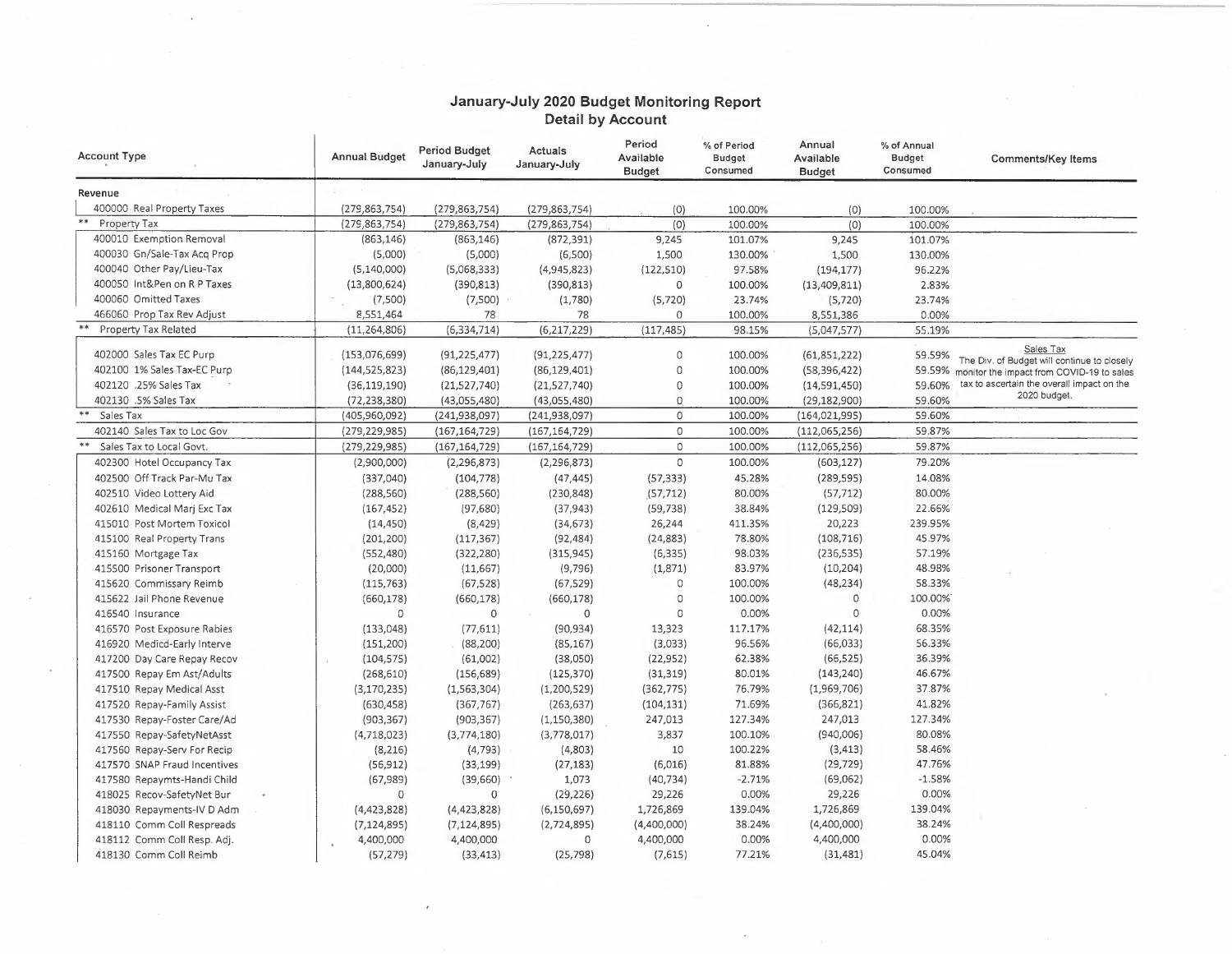| 418410 OCSE Medical Payments | (1,455,240)    | (1, 118, 890)  | (1, 127, 333) | 8,443               | 100.75%          | (327, 907)         | 77.47%       |                                          |
|------------------------------|----------------|----------------|---------------|---------------------|------------------|--------------------|--------------|------------------------------------------|
| 418420 NFTA Revenue          | $\circ$        | 0              | (150)         | 150                 | 0.00%            | 150                | 0.00%        |                                          |
| 418430 Donated Funds         | (1,452,462)    | (847, 270)     | (855, 186)    | 7,917               | 100.93%          | (597, 276)         | 58.88%       |                                          |
| 420020 ECC Cap Cons-Otr Gvt  | (95,000)       | (95,000)       | (95,000)      | 0                   | 100.00%          | $\mathbf 0$        | 100.00%      |                                          |
| 420499 OthLocal Source Rev   | (94, 494)      | (55, 122)      | $\circ$       | (55, 122)           | 0.00%            | (94, 494)          | 0.00%        |                                          |
| 420500 Rent-RI Prop-Concess  | (34, 235)      | (19,970)       | (23, 643)     | 3,673               | 118.39%          | (10, 592)          | 69.06%       |                                          |
| 420520 Rent-RI Prop-Rtw-Eas  | (3,000)        | (1,750)        | (8, 794)      | 7,044               | 502.49%          | 5,794              | 293.12%      |                                          |
| 420550 Rent-663 Kensington   | (12, 168)      | (7,098)        | (7,098)       | $\Omega$            | 100.00%          | (5,070)            | 58.33%       |                                          |
| 420560 Rent-1500 Broadway    | (246, 015)     | (143, 509)     | (149, 965)    | 6,456               | 104.50%          |                    | 60.96%       |                                          |
| 421550 Forft Crime Proceed   | (150, 500)     | (87, 855)      | (211, 370)    | 123,515             | 240.59%          | (96,050)<br>60,871 |              |                                          |
| 422000 Copies                | (10, 100)      | (5,892)        | (4, 738)      |                     |                  |                    | 140.45%      |                                          |
| 422040 Gas Well Drill Rents  | (5,500)        | (3,208)        | (1, 129)      | (1, 154)<br>(2,079) | 80.42%<br>35.20% | (5, 362)           | 46.91%       |                                          |
| 422050 E-Payable Rebates     | (250,000)      | (145, 833)     | (142, 663)    |                     | 97.83%           | (4, 371)           | 20.54%       |                                          |
| 423000 Refunds P/Y Expenses  | (1,000)        | (583)          |               | (3, 171)            |                  | (107, 337)         | 57.07%       |                                          |
| 445000 Recovery Int - SID    | (460, 125)     |                | 252,265       | (252, 848)          | -43245.66%       | (253, 265)         | $-25226.49%$ |                                          |
| 445030 Int & Earn - Gen Inv  |                | (268, 406)     | (206, 157)    | (62, 249)           | 76.81%           | (253, 968)         | 44.80%       |                                          |
| 445040 Int & Earn-3rd Party  | (551,000)      | (321, 417)     | (127, 822)    | (193, 594)          | 39.77%           | (423, 178)         | 23.20%       |                                          |
|                              | (350,000)      | (204, 167)     | (293, 763)    | 89,596              | 143.88%          | (56, 237)          | 83.93%       |                                          |
| 466000 Misc Receipts         | (85,600)       | (49, 933)      | (226,064)     | 176,131             | 452.73%          | 140,464            | 264.09%      |                                          |
| 466020 Minor Sale - Other    | (25,500)       | (14, 875)      | (10, 316)     | (4,559)             | 69.35%           | (15, 184)          | 40.45%       |                                          |
| 466070 Refunds P/Y Expenses  | (2, 243, 896)  | (381,667)      | (155, 259)    | (226, 408)          | 40.68%           | (2,088,637)        | 6.92%        |                                          |
| 466090 Misc Trust Fd Rev     | (150,000)      | (56, 746)      | (56, 746)     | $\Omega$            | 100.00%          | (93, 254)          | 37.83%       |                                          |
| 466120 Other Misc DISS Rev   | (3,240)        | (1,890)        | (1,890)       | 0                   | 100.00%          | (1, 350)           | 58.33%       |                                          |
| 466130 Oth Unclass Rev       | (10,000)       | (5,833)        | (376, 594)    | 370,760             | 6455.90%         | 366,594            | 3765.94%     |                                          |
| 466150 Chlamydia Study Forms | (8,000)        | (4,667)        | (1,550)       | (3, 117)            | 33.21%           | (6, 450)           | 19.38%       |                                          |
| 466180 Unanticip P/Y Rev     | $\circ$        | 0              | (588, 565)    | 588,565             | 0.00%            | 588,565            | 0.00%        |                                          |
| 466260 Intercept-LocalShare  | (110, 613)     | (64, 524)      | (49, 739)     | (14, 785)           | 77.09%           | (60, 874)          | 44.97%       |                                          |
| 466280 Local Srce - ECMCC    | (27,000)       | (15,750)       | (15,949)      | 199                 | 101.26%          | (11,051)           | 59.07%       |                                          |
| 466310 Prem On Oblig - RAN   | (102, 500)     | (102,500)      | (3,100,000)   | 2,997,500           | 3024.39%         | 2,997,500          | 3024.39%     |                                          |
| 466360 Stadium Reimbursement | (720, 500)     | (497)          | (330)         | (166)               | 66.48%           | (720, 170)         | 0.05%        |                                          |
| 467000 Misc Depart Income    | (9,403)        | (5,485)        | (1,993)       | (3, 492)            | 36.34%           | (7, 410)           | 21.20%       | At the end of the period, or 58% of the  |
| 480020 Sale-Excess Material  | (309, 500)     | (228, 042)     | (512, 673)    | 284,632             | 224.82%          | 203,173            | 165.65%      | year, the County has achieved 87% of the |
| 480030 Recycling Revenue     | (62, 500)      | (36, 458)      | (16, 855)     | (19, 603)           | 46.23%           | (45, 645)          | 26.97%       | annual Other Sources revenue budget.     |
| Other Sources                | (31, 714, 849) | (22, 522, 086) | (27,604,398)  | 5,082,312           | 122.57%          | (4, 110, 451)      | 87.04%       |                                          |
| 406610 STD Clinic Fees       | (268, 550)     | (135, 784)     | (52, 571)     | (83, 213)           | 38.72%           | (215, 979)         | 19.58%       |                                          |
| 415000 Medical Exam Fees     | (484, 750)     | (282, 771)     | (312, 452)    | 29,682              | 110.50%          | (172, 298)         | 64.46%       |                                          |
| 415050 Treasurer Fees        | (55,500)       | (32, 375)      | (80, 251)     | 47,876              | 247.88%          | 24,751             | 144.60%      |                                          |
| 415105 Passport Fees         | (28,000)       | (16, 333)      | (6, 720)      | (9,613)             | 41.14%           | (21, 280)          | 24.00%       |                                          |
| 415110 Court Fees            | (391, 600)     | (228, 433)     | (193, 475)    | (34, 958)           | 84.70%           | (198, 125)         | 49.41%       |                                          |
| 415120 Small Claims AR Fees  | (200)          | (117)          | (645)         | 528                 | 552.84%          | 445                | 322.50%      |                                          |
| 415130 Auto Fees             | (2,581,803)    | (1,912,400)    | (1,851,135)   | (61, 265)           | 96.80%           | (1,730,668)        | 51.68%       |                                          |
| 415140 Comm of Educ Fees     | (116,800)      | (68, 133)      | (60, 852)     | (7, 281)            | 89.31%           | (55, 948)          | 52.10%       |                                          |
| 415150 Recording Fees        | (5,100,765)    | (3,320,782)    | (3,367,359)   | 46,578              | 101.40%          | (1,733,406)        | 66.02%       |                                          |
| 415180 Vehicle Use Tax       | (4,895,825)    | (3,068,073)    | (3, 119, 666) | 51,593              | 101.68%          | (1,776,159)        | 63.72%       |                                          |
| 415185 E-Z Pass Tag Sales    | (17,500)       | (10, 208)      | (2,800)       | (7, 408)            | 27.43%           | (14,700)           | 16.00%       |                                          |
| 415200 Civil Serv Exam Fees  | (95,000)       | 0              | $\mathbf 0$   | $\mathbf 0$         | 0.00%            | (95,000)           | 0.00%        |                                          |
| 415210 3rd Party Deduct Fee  | (17,000)       | (9, 917)       | (8,500)       | (1, 417)            | 85.71%           | (8,500)            | 50.00%       |                                          |
| 415510 Civil Proc Fees-Sher  | (1,071,690)    | (625, 153)     | (541, 482)    | (83, 670)           | 86.62%           | (530, 208)         | 50.53%       |                                          |
| 415520 Sheriff Fees          | (32,500)       | (18,958)       | (13, 973)     | (4,985)             | 73.70%           | (18, 527)          | 42.99%       |                                          |
| 415600 Inmate Discip Surch   | (14,500)       | (8, 458)       | (4,530)       | (3,929)             | 53.55%           | (9,970)            | 31.24%       |                                          |
| 415605 Drug Testing Charge   | (38,000)       | (22, 167)      | (12,035)      | (10, 132)           | 54.29%           | (25, 965)          | 31.67%       |                                          |
| 415610 Restitution Surcharge | (30,000)       | (17,500)       | (9, 174)      | (8,326)             | 52.42%           | (20, 826)          | 30.58%       |                                          |

 $\mathcal{A}^{\text{max}}_{\text{max}}$ 

 $\bar{z}$ 

 $\begin{array}{c} \mathbb{R}^3 \times \mathbb{R}^3 \times \mathbb{R}^3 \times \mathbb{R}^3 \times \mathbb{R}^3 \times \mathbb{R}^3 \times \mathbb{R}^3 \times \mathbb{R}^3 \times \mathbb{R}^3 \times \mathbb{R}^3 \times \mathbb{R}^3 \times \mathbb{R}^3 \times \mathbb{R}^3 \times \mathbb{R}^3 \times \mathbb{R}^3 \times \mathbb{R}^3 \times \mathbb{R}^3 \times \mathbb{R}^3 \times \mathbb{R}^3 \times \mathbb{R}^3 \times \mathbb{R}^3 \times \mathbb$ 

 $\sim$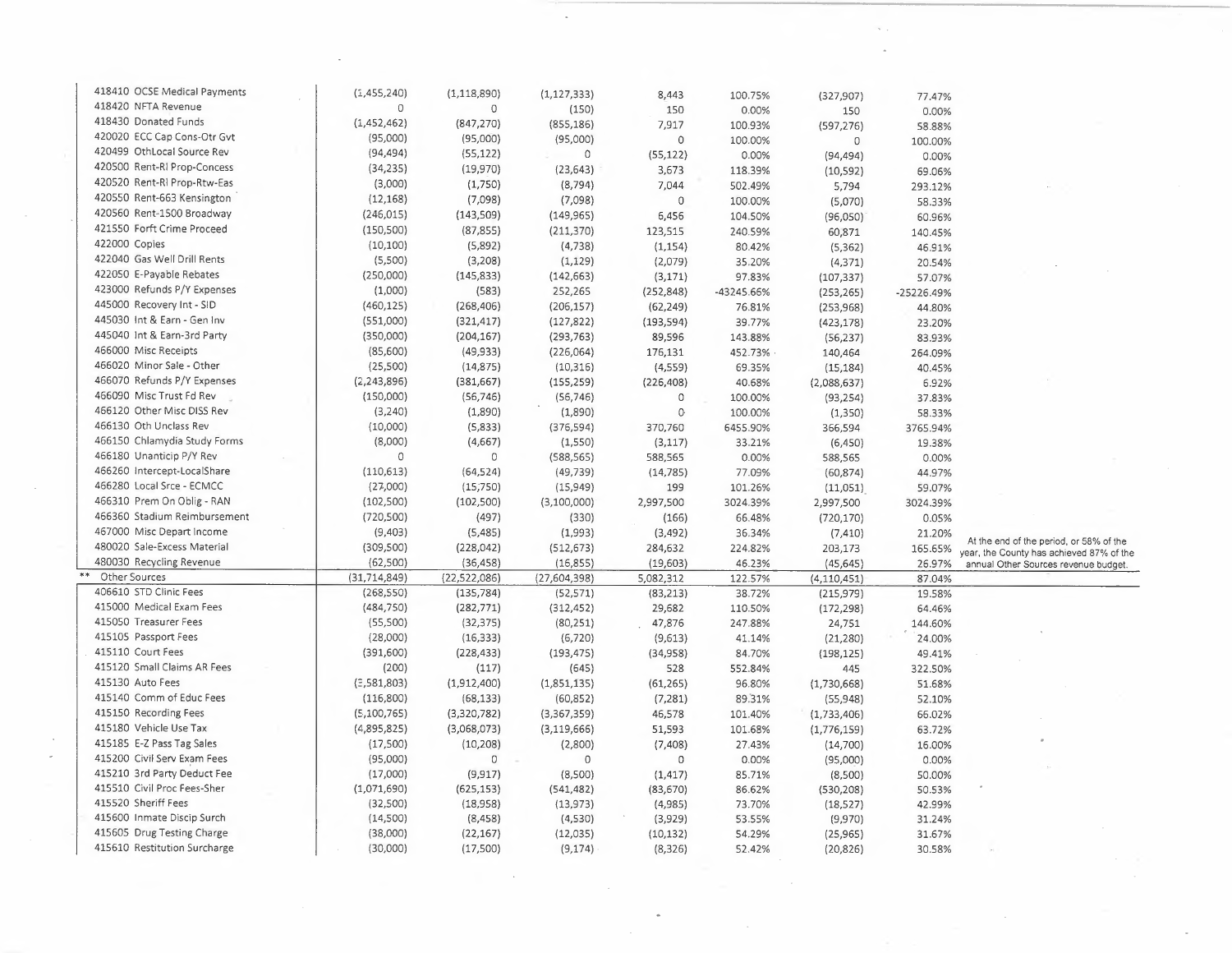| 415630 Bail Fee-Alt / Incar | (20,000)                | (11, 667)       | (2, 123)        | (9, 544)    | 18.19%  | (17, 877)       | 10.61%  |                                                                               |
|-----------------------------|-------------------------|-----------------|-----------------|-------------|---------|-----------------|---------|-------------------------------------------------------------------------------|
| 415640 Probation Fees       | (550,000)               | (320, 833)      | (217, 897)      | (102, 937)  | 67.92%  | (332, 103)      | 39.62%  |                                                                               |
| 415650 DWI Program          | (1,062,987)             | (620, 076)      | (207, 410)      | (412, 666)  | 33.45%  | (855, 577)      | 19.51%  |                                                                               |
| 415670 Elec Monitoring Ch   | (3,600)                 | (2,100)         | (1,888)         | (212)       | 89.90%  | (1, 712)        | 52.44%  |                                                                               |
| 415680 Pmt-Home Care Review | (10,000)                | (5,833)         | (2,093)         | (3,740)     | 35.88%  | (7, 907)        | 20.93%  |                                                                               |
| 416010 Beach Monitoring     | $\circ$                 | $\mathbf 0$     | $\circ$         | $\circ$     | 0.00%   | 0               | 0.00%   |                                                                               |
| 416020 Comm Sanitat & Food  | (775,000)               | (563, 704)      | (531, 440)      | (32, 264)   | 94.28%  | (243, 560)      | 68.57%  |                                                                               |
| 416030 Realty Subdivisions  | (12,000)                | (7,000)         | (1,075)         | (5,925)     | 15.36%  | (10, 925)       | 8.96%   |                                                                               |
| 416040 Individ Sewr Sys Opt | (425,000)               | (247, 917)      | (276, 085)      | 28,168      | 111.36% | (148, 915)      | 64.96%  |                                                                               |
| 416090 Pen & Fines-Health   | (20,000)                | (11,667)        | (4, 150)        | (7, 517)    | 35.57%  | (15,850)        | 20.75%  |                                                                               |
| 416150 PPD Tests            | (8,580)                 | (5,005)         | (928)           | (4,077)     | 18.54%  | (7,652)         | 10.82%  |                                                                               |
| 416160 TB Outreach          | (58, 580)               | (34, 172)       | (3,997)         | (30, 175)   | 11.70%  | (54, 583)       | 6.82%   |                                                                               |
| 416190 ImmunizationsService | (8, 283)                | (4,832)         | (1,856)         | (2,976)     | 38.40%  | (6,428)         | 22.40%  |                                                                               |
| 416560 Lab Fees-Other Count | $\mathbf 0$             | 0               | $\circ$         | $\mathbf 0$ | 0.00%   | $\circ$         | 0.00%   |                                                                               |
| 416580 Training Course Fees | (56, 235)               | (32,804)        | (15, 575)       | (17, 229)   | 47.48%  | (40, 660)       | 27.70%  |                                                                               |
| 416610 Pub Health Lab Fees  | (245,000)               | (142, 917)      | (158, 240)      | 15,324      | 110.72% | (86, 760)       | 64.59%  |                                                                               |
| 418040 Inspec Fee Wght/Meas | (175,000)               | (102,083)       |                 |             | 45.32%  |                 | 26.43%  |                                                                               |
| 418050 Item Price Waivr Fee | (275,000)               |                 | (46, 260)       | (55, 823)   | 93.19%  | (128, 740)      | 54.36%  |                                                                               |
| 418400 Subpoena Fees        |                         | (160, 417)      | (149,500)       | (10, 917)   |         | (125, 500)      |         |                                                                               |
|                             | (13,050)                | (7,613)         | (8,586)         | 974         | 112.79% | (4, 464)        | 65.79%  |                                                                               |
| 418500 Park & Rec Chgs-Camp | (149, 590)              | (87, 261)       | (56, 349)       | (30, 912)   | 64.58%  | (93, 241)       | 37.67%  |                                                                               |
| 418510 Park & Rec Chgs-Shel | (258, 720)              | (88, 420)       | (166, 608)      | 78,188      | 188.43% | (92, 113)       | 64.40%  |                                                                               |
| 418520 Chgs-Park Emp Subsis | (39,600)                | (23, 100)       | (15, 443)       | (7,658)     | 66.85%  | (24, 158)       | 39.00%  |                                                                               |
| 418530 Golf Chg-Other Fees  | (62, 620)               | (39, 532)       | (42, 976)       | 3,444       | 108.71% | (19, 644)       | 68.63%  |                                                                               |
| 418540 Golf Chg-Greens Fees | (355, 495)              | (193, 483)      | (147, 628)      | (45, 856)   | 76.30%  | (207, 867)      | 41.53%  |                                                                               |
| 418550 Sale of Forest Prod  | (8,000)                 | (4,667)         | (9, 174)        | 4,507       | 196.58% | 1,174           | 114.67% |                                                                               |
| 420000 Tx&Assm Svs-Oth Govt | (165,000)               | (165,000)       | (168, 271)      | 3,271       | 101.98% | 3,271           | 101.98% |                                                                               |
| 420010 Elec Exp Other Govt  | (7, 182, 134)           | (7, 182, 134)   | (7, 182, 134)   | 0           | 100.00% | $\circ$         | 100.00% |                                                                               |
| 420030 Police Svcs-Oth Gvt  | (307, 550)              | (179, 404)      | (180, 034)      | 630         | 100.35% | (127, 516)      | 58.54%  |                                                                               |
| 420040 Jail Facil - Oth Gov | $\circ$                 | 0               | (7,100)         | 7,100       | 0.00%   | 7,100           | 0.00%   |                                                                               |
| 420190 Gen Svc-Oth Gov      | (2, 160)                | (1,260)         | (1,260)         | $\circ$     | 100.00% | (900)           | 58.33%  |                                                                               |
| 420271 CESQG Charges        | $(30,000)$ <sup>*</sup> | (5,000)         | (2, 325)        | (2,675)     | 46.50%  | (27, 675)       | 7.75%   |                                                                               |
| 421000 Pistol Permits       | (160,000)               | (93, 330)       | (72, 843)       | (20, 487)   | 78.05%  | (87, 157)       | 45.53%  |                                                                               |
| 421500 Fines&Forfeited Bail | (8,500)                 | (4,958)         | (9,040)         | 4,082       | 182.32% | 540             | 106.35% |                                                                               |
| 421510 Fines and Penalties  | (3,500)                 | (2,042)         | (2,460)         | 418         | 120.49% | (1,040)         | 70.29%  | After 58% of the year, the County has                                         |
| 466010 NSF Check Fees       | (1,720)                 | (1,003)         | (880)           | (123)       | 87.71%  | (840)           | 51.16%  | achieved 67% of the annual Fees, Fines, or<br>Charges revenue budget. Revenue |
| 466190 Item Pricing Penalty | (188,000)               | (109, 667)      | (153, 750)      | 44,083      | 140.20% | (34, 250)       | 81.78%  | reductions expected in future periods due                                     |
| 466340 STOPDWI VIP Prs Fees | (25,000)                | (14, 583)       | (5,674)         | (8,909)     | 38.91%  | (19, 326)       | 22.70%  | to the COVID-19 crisis                                                        |
| Fees, Fines or Charges      | (28, 905, 887)          | (20, 253, 044)  | (19, 490, 669)  | (762, 375)  | 96.24%  | (9,415,218)     | 67.43%  |                                                                               |
| <b>Local Source Revenue</b> | (1,036,939,373)         | (738, 076, 424) | (742, 278, 876) | 4,202,452   | 100.57% | (294, 660, 496) | 71.58%  |                                                                               |
| 405570 ME 50% Fed Presch    | (3,861,429)             | (2,252,500)     | (2, 167, 190)   | (85, 310)   | 96.21%  | (1,694,239)     | 56.12%  |                                                                               |
| 410070 FA-IV-B Preventive   | (905, 239)              | (528,056)       | (543, 533)      | 15,477      | 102.93% | (361,706)       | 60.04%  |                                                                               |
| 410080 FA-Admin Chargeback  | 1,835,629               | 1,070,784       | 1,070,784       | (0)         | 100.00% | 764,845         | 58.33%  |                                                                               |
| 410120 FA-SNAP ET 100%      | (381, 954)              | (222, 807)      | (228, 589)      | 5,783       | 102.60% | (153, 365)      | 59.85%  | Federal Aid                                                                   |
| 410150 SSA-SSI Pri Inc Prg  | (75,000)                | (43,750)        | (7, 895)        | (35, 855)   | 18.05%  | (67, 105)       | 10.53%  | Formula-driven Federal Aid which                                              |
| 410180 Fed Aid School Brk   | (16, 473)               | (9,609)         | (10, 203)       | 594         | 106.18% | (6, 270)        | 61.94%  | appears under budget, mainly in                                               |
| 410240 HUD Rev D14.267 CoC  | (5,615,451)             | (3,253,723)     | (2,618,411)     | (635, 312)  | 80.47%  | (2,997,040)     |         | 46.63% Health and Human Service Departments, is                               |
| 410500 FA-Civil Defense     | (346, 296)              | (202,006)       | (195, 035)      | (6,971)     | 96.55%  | (151, 261)      | 56.32%  | offset by savings in associated                                               |
| 410510 Fed Drug Enforcement | (36, 686)               | (21, 400)       | (19, 609)       | (1,792)     | 91.63%  | (17,077)        | 53.45%  | expenditures.                                                                 |
| 410520 Fr Ci Bflo Pol Dept  | (29,000)                | (16, 917)       | (14, 386)       | (2, 531)    | 85.04%  | (14, 614)       | 49.61%  |                                                                               |
| 411000 MH Fed Medi Sal Sh   | (1,695,117)             | (735, 362)      | (700,001)       | (35, 361)   | 95.19%  | (995, 116)      | 41.30%  |                                                                               |
| 411490 Fed Aid - TANF FFFS  | (39, 623, 632)          | (25,863,785)    | (26, 104, 554)  | 240,768     | 100.93% | (13,519,078)    | 65.88%  |                                                                               |
|                             |                         |                 |                 |             |         |                 |         |                                                                               |

 $\frac{1}{2}$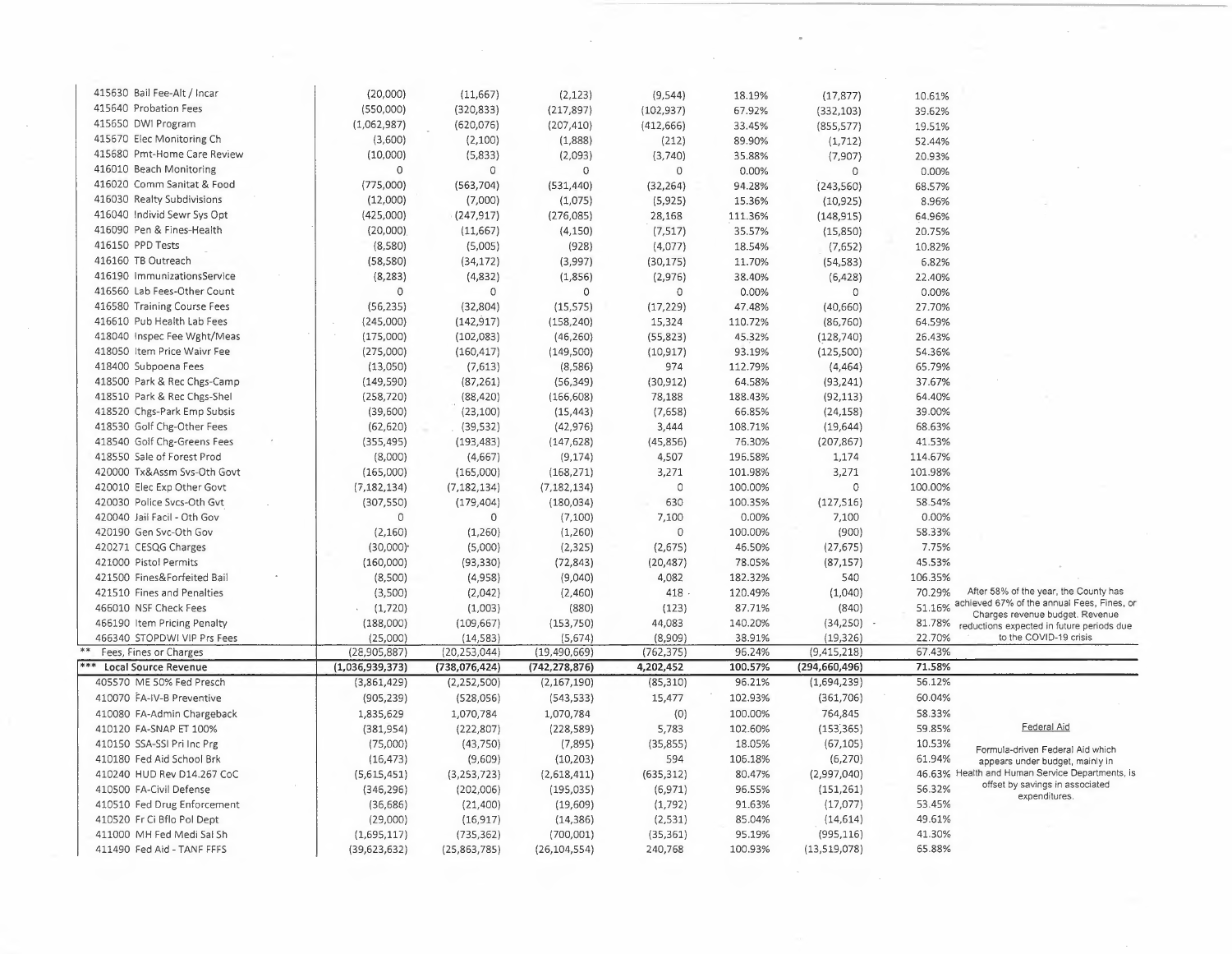| 411495 FA-SYEP               | (1,673,044)     | (736, 902)      | (1,003,826)    | 266,924       | 136.22%  | (669, 218)     | 60.00%   |                                                                               |
|------------------------------|-----------------|-----------------|----------------|---------------|----------|----------------|----------|-------------------------------------------------------------------------------|
| 411500 Fed Aid - MA In House | 2,132,357       | 1,243,875       | 969,831        | 274,044       | 77.97%   | 1,162,526      | 45.48%   |                                                                               |
| 411520 FA-Family Assistance  | (35, 911, 320)  | (20, 948, 270)  | (18,049,939)   | (2,898,331)   | 86.16%   | (17,861,381)   | 50.26%   |                                                                               |
| 411540 FA-Social Serv Admin  | (20, 415, 695)  | (12, 622, 929)  | (7,572,570)    | (5,050,358)   | 59.99%   | (12, 843, 125) | 37.09%   |                                                                               |
| 411550 FA-Soc Serv Adm A-87  | (1, 185, 452)   | (691, 514)      | (453, 772)     | (237, 742)    | 65.62%   | (731, 680)     | 38.28%   |                                                                               |
| 411570 Fed Aid - SNAP Admin  | (13,070,852)    | (8, 108, 514)   | (5,705,502)    | (2,403,011)   | 70.36%   | (7, 365, 350)  | 43.65%   |                                                                               |
| 411580 Fed Aid - SNAP ET 50% | (3, 149, 310)   | (1,837,098)     | (1,246,920)    | (590, 177)    | 67.87%   | (1,902,390)    | 39.59%   |                                                                               |
| 411590 FA-HEAP               | (4, 357, 464)   | (2,615,848)     | (3,438,632)    | 822,785       | 131.45%  | (918, 832)     | 78.91%   |                                                                               |
| 411610 FA-Serv/Recipients    | (4,914,109)     | (2,066,564)     | (1,724,290)    | (342, 274)    | 83.44%   | (3, 189, 819)  | 35.09%   |                                                                               |
| 411640 FA-Daycare Block Grt  | (23, 235, 503)  | (13,554,043)    | (14, 274, 778) | 720,734       | 105.32%  | (8,960,725)    | 61.44%   |                                                                               |
| 411670 FA-Refugee&Entrants   | (79, 224)       | (46, 214)       | (30, 856)      | (15, 358)     | 66.77%   | (48, 368)      | 38.95%   |                                                                               |
| 411680 FA-Foster Care/Adopt  | (13,086,420)    | (8,883,745)     | (8,926,317)    | 42,572        | 100.48%  | (4, 160, 103)  | 68.21%   |                                                                               |
| 411690 FA-IV-D Incentives    | (426, 358)      | (248, 709)      | (254, 142)     | 5,433         | 102.18%  | (172, 216)     | 59.61%   |                                                                               |
| 411700 FA-TANF Safety Net    | (748, 457)      | (436,600)       | (316, 819)     | (119, 781)    | 72.57%   | (431, 638)     | 42.33%   |                                                                               |
| 411780 Fed Aid-Medicaid Adm  | (168, 615)      | (98, 359)       | (87,500)       | (10, 859)     | 88.96%   | (81, 115)      | 51.89%   |                                                                               |
| 412000 FA-School Lunch Prog  | (22, 567)       | (13, 164)       | (16, 216)      | 3,052         | 123.18%  | (6, 351)       | 71.86%   |                                                                               |
| 414000 Federal Aid           | (50, 734)       | (29, 595)       | (104, 693)     | 75,098        | 353.75%  | 53,959         | 206.36%  |                                                                               |
| 414010 Federal Aid - Other   | (6, 375)        | (3, 719)        | (226, 213)     | 222,494       | 6083.04% | 219,838        | 3548.44% | After 58% of the year, the County has<br>achieved 55% of the budgeted Federal |
| 414020 Misc Federal Aid      | (45, 857)       | (26, 750)       | (37, 177)      | 10,427        | 138.98%  | (8,680)        | 81.07%   | revenue.                                                                      |
| <b>Federal Revenue</b>       | (171, 165, 647) | (103, 803, 791) | (94,038,953)   | (9, 764, 838) | 90.59%   | (77, 126, 694) | 54.94%   |                                                                               |
| 405000 State Aid Fr Da Sal   | (77, 682)       | (45, 315)       | $\mathbf 0$    | (45, 315)     | 0.00%    | (77, 682)      | 0.00%    |                                                                               |
| 405010 St Re Indigent Care   | (30,000)        | (17,500)        | (17,500)       | $\mathbf 0$   | 100.00%  | (12,500)       | 58.33%   |                                                                               |
| 405060 State Aid - NYSERDA   | (73, 672)       | (42, 975)       | $\circ$        | (42, 976)     | 0.00%    | (73, 672)      | 0.00%    |                                                                               |
| 405170 SA-Crt Fac Incen Aid  | (2, 133, 000)   | (1,244,250)     | (680, 260)     | (563,990)     | 54.67%   | (1,452,740)    | 31.89%   |                                                                               |
| 405190 StAid-Octane Testing  | (30,000)        | (17,500)        | (14,981)       | (2, 519)      | 85.61%   | (15,019)       | 49.94%   |                                                                               |
| 405500 SA-Spec Need Presch   | (26,076,691)    | (19,310,555)    | (14, 715, 714) | (4,594,841)   | 76.21%   | (11,360,977)   | 56.43%   |                                                                               |
| 405520 SA-NYS DOH EI Serv    | (3, 416, 914)   | (2,497,822)     | (1,637,767)    | (860, 055)    | 65.57%   | (1,779,147)    | 47.93%   |                                                                               |
| 405530 SA-Admin Preschool    | (398, 775)      | (232, 619)      | (233, 669)     | 1,050         | 100.45%  | (165, 106)     | 58.60%   |                                                                               |
| 405540 SA-Art VI-P H Work    | (1,641,121)     | (957, 321)      | (545, 566)     | (411, 754)    | 56.99%   | (1,095,555)    | 33.24%   |                                                                               |
| 405560 SA-NYS DOH El Admin   | (383, 568)      | (223, 748)      | (264, 924)     | 41,176        | 118.40%  | (118, 644)     | 69.07%   |                                                                               |
| 405580 SA-Medicaid El Trans  | (143,980)       | (83,988)        | (28, 789)      | (55, 199)     | 34.28%   | (115, 191)     | 20.00%   |                                                                               |
| 405590 SA-Medicaid El Admin  | (168, 615)      | (98, 359)       | (87,500)       | (10, 859)     | 88.96%   | (81, 115)      | 51.89%   |                                                                               |
| 405595 SA-Med Anti Fraud     | (405, 071)      | (236, 291)      | (243, 642)     | 7,351         | 103.11%  | (161, 429)     | 60.15%   |                                                                               |
| 406000 SA-Fr Prob Serv       | (1, 181, 952)   | (689, 472)      | (689, 472)     | $\mathbb O$   | 100.00%  | (492, 480)     | 58.33%   |                                                                               |
| 406010 SA-Fr Nav Law Enforc  | (80, 500)       | (46,958)        | (0)            | (46, 958)     | 0.00%    | (80, 500)      | 0.00%    |                                                                               |
| 406020 SA-Snomob Lw Enforc   | (20,000)        | (11,667)        | (20, 640)      | 8,973         | 176.91%  | 640            | 103.20%  |                                                                               |
| 406500 Refugee Hith Assment  | (130, 239)      | (75, 973)       | (14, 574)      | (61, 398)     | 19.18%   | (115, 665)     | 11.19%   |                                                                               |
| 406550 Emerg Med Training    | (357, 774)      | (208, 702)      | (29, 777)      | (178, 925)    | 14.27%   | (327, 997)     | 8.32%    |                                                                               |
| 406560 SA-Art VI-PubHlthLab  | (1,960,991)     | (1, 234, 422)   | (610, 168)     | (624, 254)    | 49.43%   | (1,350,823)    | 31.12%   |                                                                               |
| 406810 SA-Foren Mntl Hea Sr  | (2,829,277)     | (1,650,412)     | (1,462,664)    | (187, 748)    | 88.62%   | (1,366,613)    | 51.70%   |                                                                               |
| 406830 SA-Mental Health II   | (28, 494, 258)  | (16, 547, 233)  | (16, 796, 589) | 249,356       | 101.51%  | (11,697,669)   | 58.95%   |                                                                               |
| 406860 State Aid - OASAS     | (11, 977, 300)  | (6,978,366)     | (6,847,125)    | (131, 241)    | 98.12%   | (5, 130, 175)  | 57.17%   |                                                                               |
| 406880 State Aid - OPWDD     |                 |                 |                | 0             | 100.00%  | (254, 078)     | 58.33%   |                                                                               |
|                              | (609, 788)      | (355, 710)      | (355, 710)     |               |          |                |          |                                                                               |
| 406890 Handpd Park Surch     | (27,500)        | (16, 042)       | (7,309)        | (8, 733)      | 45.56%   | (20, 191)      | 26.58%   |                                                                               |

 $\sim 10^{-1}$ 

 $\mathcal{A}^{\mathcal{C}}$ 

 $\epsilon$ 

 $\sim$ 

 $\label{eq:2} \frac{1}{\sqrt{2\pi}}\sum_{i=1}^n\frac{1}{\sqrt{2\pi}}\int_{\mathbb{R}^n}\frac{1}{\sqrt{2\pi}}\frac{1}{\sqrt{2\pi}}\frac{1}{\sqrt{2\pi}}\frac{1}{\sqrt{2\pi}}\frac{1}{\sqrt{2\pi}}\frac{1}{\sqrt{2\pi}}\frac{1}{\sqrt{2\pi}}\frac{1}{\sqrt{2\pi}}\frac{1}{\sqrt{2\pi}}\frac{1}{\sqrt{2\pi}}\frac{1}{\sqrt{2\pi}}\frac{1}{\sqrt{2\pi}}\frac{1}{\sqrt{2\pi}}\frac{1}{\sqrt{2\pi}}\$ 

 $\sim$   $\sim$ 

 $\bar{z}$ 

 $\frac{1}{2}$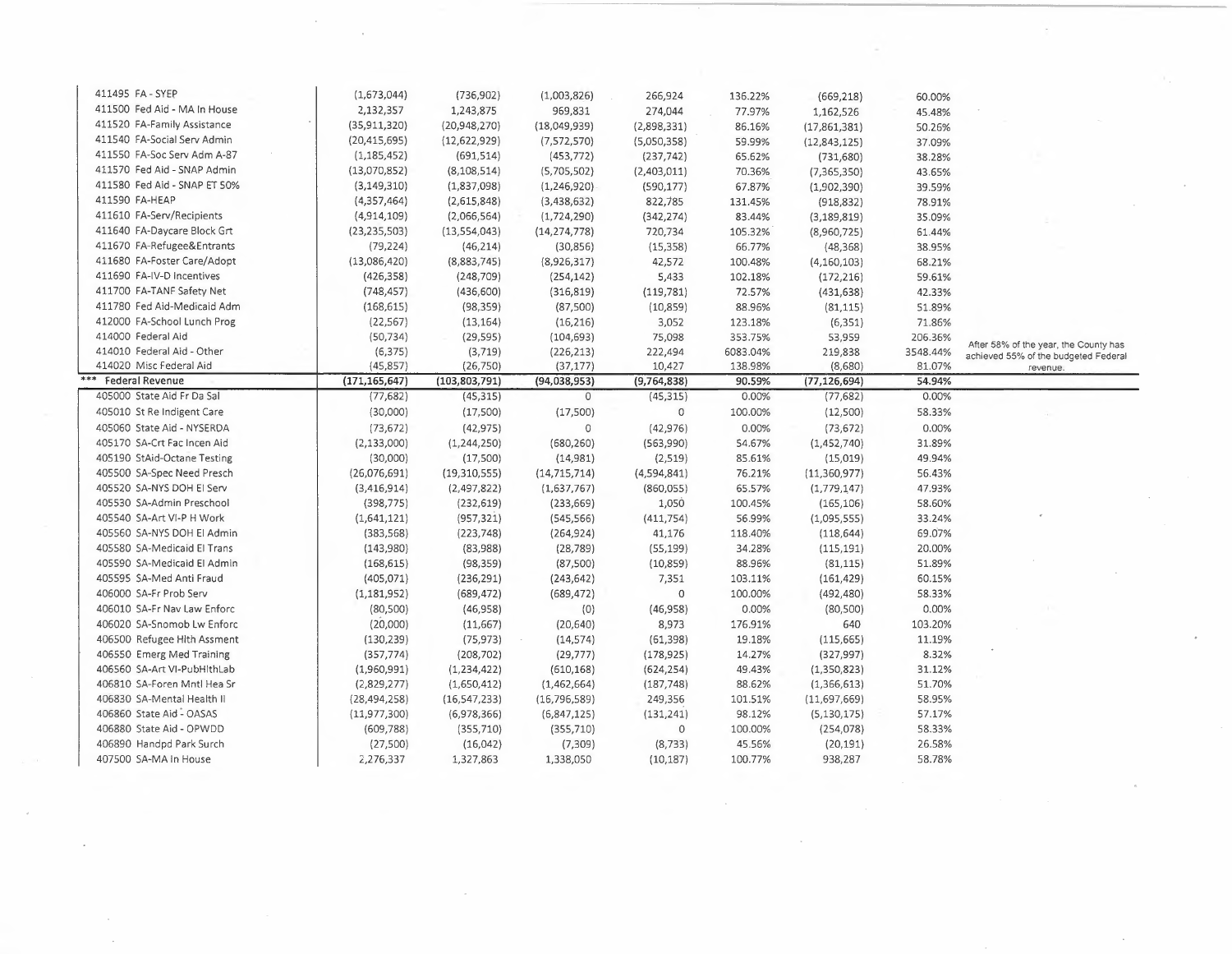| 407510 SA-Spec Need Adult       | (2,310)         | (1, 348)        | $\Omega$       | (1, 348)       | 0.00%    | (2,310)         | 0.00%    |                                                                                        |
|---------------------------------|-----------------|-----------------|----------------|----------------|----------|-----------------|----------|----------------------------------------------------------------------------------------|
| 407520 SA-Family Assistance     | $\mathbf 0$     | $\circ$         | (16, 417)      | 16,417         | 0.00%    | 16,417          | 0.00%    |                                                                                        |
| 407540 SA-Soc Serv Admin        | (27, 346, 107)  | (17, 723, 986)  | (17, 164, 560) | (559, 426)     | 96.84%   | (10, 181, 547)  | 62.77%   | State Aid                                                                              |
| 407580 SA-Sch Breakfst Prog     | (779)           | (454)           | (469)          | 15             | 103.21%  | (310)           | 60.21%   |                                                                                        |
| 407590 SA-School Lunch Prog     | (460)           | (268)           | (275)          | $\overline{7}$ | 102.49%  | (185)           | 59.78%   | Formula-driven State Aid which<br>appears under budget, mainly in                      |
| 407600 SA-Sec Det Other Co      | (1,012,320)     | (590, 520)      | (212, 501)     | (378, 019)     | 35.99%   | (799, 819)      |          | 20.99% Health and Human Service Departments, is                                        |
| 407610 SA-Sec Det Loc Yth       | (1,936,816)     | (1, 563, 136)   | (591, 356)     | (971, 779)     | 37.83%   | (1,345,460)     | 30.53%   | offset by savings in associated                                                        |
| 407615 SA-Non-Sec Loc Yth       | (612,500)       | (357, 292)      | (348, 133)     | (9, 158)       | 97.44%   | (264, 367)      | 56.84%   | expenditures. Potential reductions in State<br>Aid are possible as NYS takes action to |
| 407625 SA-Raise the Age         | (7, 478, 705)   | (5,364,995)     | (5,852,428)    | 487,433        | 109.09%  | (1,626,277)     | 78.25%   | deal with their finances in part due to                                                |
| 407630 SA-Safety Net Assist     | (8,851,223)     | (5,690,244)     | (5,050,175)    | (640,069)      | 88.75%   | (3,801,048)     | 57.06%   | COVID-19 crisis.                                                                       |
| 407640 SA-Emrg Assist/Adult     | (478,057)       | (278, 867)      | (387, 154)     | 108,287        | 138.83%  | (90, 903)       | 80.98%   |                                                                                        |
| 407650 SA-Foster Care/Adopt     | (23, 161, 992)  | (12,511,162)    | (9,692,975)    | (2,818,187)    | 77.47%   | (13, 469, 017)  | 41.85%   |                                                                                        |
| 407670 SA-EAF Prev POS          | (4,599,284)     | (2,882,177)     | (932, 271)     | (1,949,906)    | 32.35%   | (3,667,013)     | 20.27%   |                                                                                        |
| 407680 SA-Serv Fr Recipnts      | (E, 482, 627)   | (3,914,089)     | (5, 146, 191)  | 1,232,103      | 131.48%  | (1,336,436)     | 79.38%   |                                                                                        |
| 407710 SA-Legal Serv/Disab      | (141,800)       | (82, 717)       | (80, 384)      | (2, 332)       | 97.18%   | (61, 416)       | 56.69%   |                                                                                        |
| 407720 SA-Handicapped Child     | (222, 896)      | (130, 023)      | (95, 553)      | (34, 470)      | 73.49%   | (127, 343)      | 42.87%   |                                                                                        |
| 407730 State Aid - Burials      | (1,034)         | (511)           | (261)          | (250)          | 51.11%   | (773)           | 25.24%   |                                                                                        |
| 407740 SA-Veterns Srv Agenc     | (50,000)        | 0               | $\Omega$       | $\Omega$       | 0.00%    | (50,000)        | 0.00%    |                                                                                        |
| 407780 SA-Daycare Block Grt     | (4,784,039)     | (2,790,689)     | (1,975,434)    | (815, 255)     | 70.79%   | (2,808,605)     | 41.29%   |                                                                                        |
| 407785 SA-WDI Enrollment        | $\circ$         | 0               | (265,085)      | 265,085        | 0.00%    | 265,085         | 0.00%    |                                                                                        |
| 407795 State Aid - Code Blue    | (406, 428)      | (248,095)       | (270, 803)     | 22,708         | 109.15%  | (135, 625)      | 66.63%   |                                                                                        |
| 408000 SA-Youth Progs           | (22, 275)       | (12,994)        | (48, 426)      | 35,433         | 372.69%  | 26,151          | 217.40%  |                                                                                        |
| 408020 Youth-Reimb Programs     | (799, 495)      | (466, 372)      | (419, 290)     | (47,082)       | 89.90%   | (380, 205)      | 52.44%   |                                                                                        |
| 408030 Yth-Runaway Adv Prog     | (34, 327)       | (20, 024)       | (20, 013)      | (11)           | 99.94%   | (14, 314)       | 58.30%   |                                                                                        |
| 408040 Yth-Runway Reim Prog     | (34, 328)       | (20, 025)       | (28, 445)      | 8,421          | 142.05%  | (5,883)         | 82.86%   |                                                                                        |
| 408050 Yth-Homeless Adv Prg     | (72, 656)       | (42, 383)       | (42, 358)      | (24)           | 99.94%   | (30, 298)       | 58.30%   |                                                                                        |
| 408060 Yth-Homeless Reim Pr     | (51,086)        | (29, 800)       | (36,028)       | 6,228          | 120.90%  | (15,058)        | 70.52%   |                                                                                        |
| 408065 Yth-Supervision          | (867, 487)      | (526, 390)      | (521, 424)     | (4,966)        | 99.06%   | (346,063)       | 60.11%   |                                                                                        |
| 408530 SA-Crim Justice Prog     | (578, 126)      | (337, 240)      | (389, 793)     | 52,553         | 115.58%  | (188, 333)      | 67.42%   |                                                                                        |
| 409000 State Aid Revenues       | E,844,245       | 2,949,560       | (159, 259)     | 3,108,819      | $-5.40%$ | 7,003,504       | $-2.33%$ |                                                                                        |
| 409010 State Aid - Other        | (183, 552)      | (183, 552)      | (409, 764)     | 226,212        | 223.24%  | 226,212         | 223.24%  |                                                                                        |
| 409020 SA-Misc                  | (56, 122)       | (32, 738)       | (29, 186)      | (3,552)        | 89.15%   | (26, 936)       | 52.00%   | After 58% of the year, the County has<br>achieved 57% of budgeted State revenue.       |
| 409030 SA-Main-Lieu of Rent     | (157, 578)      | (91, 921)       | (109, 145)     | 17,225         | 118.74%  | (48, 433)       | 69.26%   |                                                                                        |
| <b>State Revenue</b>            | (163, 954, 495) | (104, 439, 782) | (94, 261, 848) | (10, 177, 935) | 90.25%   | (69, 692, 647)  | 57.49%   |                                                                                        |
| 450000 Interfnd Rev Non-Sub     | (269, 575)      | (269, 575)      | (803, 342)     | 533,767        | 298.00%  | 533,767         | 298.00%  |                                                                                        |
| 486010 Resid Equity Tran-In     | (3,651,268)     | (3,620,973)     | (3,620,973)    | $\circ$        | 100.00%  | (30, 295)       | 99.17%   |                                                                                        |
| ***<br><b>Interfund Revenue</b> | (3,920,843)     | (3,890,548)     | (4, 424, 315)  | 533,767        | 113.72%  | 503,472         | 112.84%  |                                                                                        |
| **** County Revenue             | (1,375,980,358) | (950, 210, 545) | (935,003,992)  | (15, 206, 553) | 98.40%   | (440, 976, 366) | 67.95%   |                                                                                        |

 $\label{eq:2} \frac{1}{\sqrt{2}}\sum_{i=1}^n\frac{1}{\sqrt{2}}\sum_{i=1}^n\frac{1}{\sqrt{2}}\sum_{i=1}^n\frac{1}{\sqrt{2}}\sum_{i=1}^n\frac{1}{\sqrt{2}}\sum_{i=1}^n\frac{1}{\sqrt{2}}\sum_{i=1}^n\frac{1}{\sqrt{2}}\sum_{i=1}^n\frac{1}{\sqrt{2}}\sum_{i=1}^n\frac{1}{\sqrt{2}}\sum_{i=1}^n\frac{1}{\sqrt{2}}\sum_{i=1}^n\frac{1}{\sqrt{2}}\sum_{i=1}^n\frac{1$ 

 $\sim$ 

 $\mathcal{L}_{\mathcal{L}}$ 

 $\mathcal{A}^{\mathcal{A}}$  and  $\mathcal{A}^{\mathcal{A}}$  and  $\mathcal{A}^{\mathcal{A}}$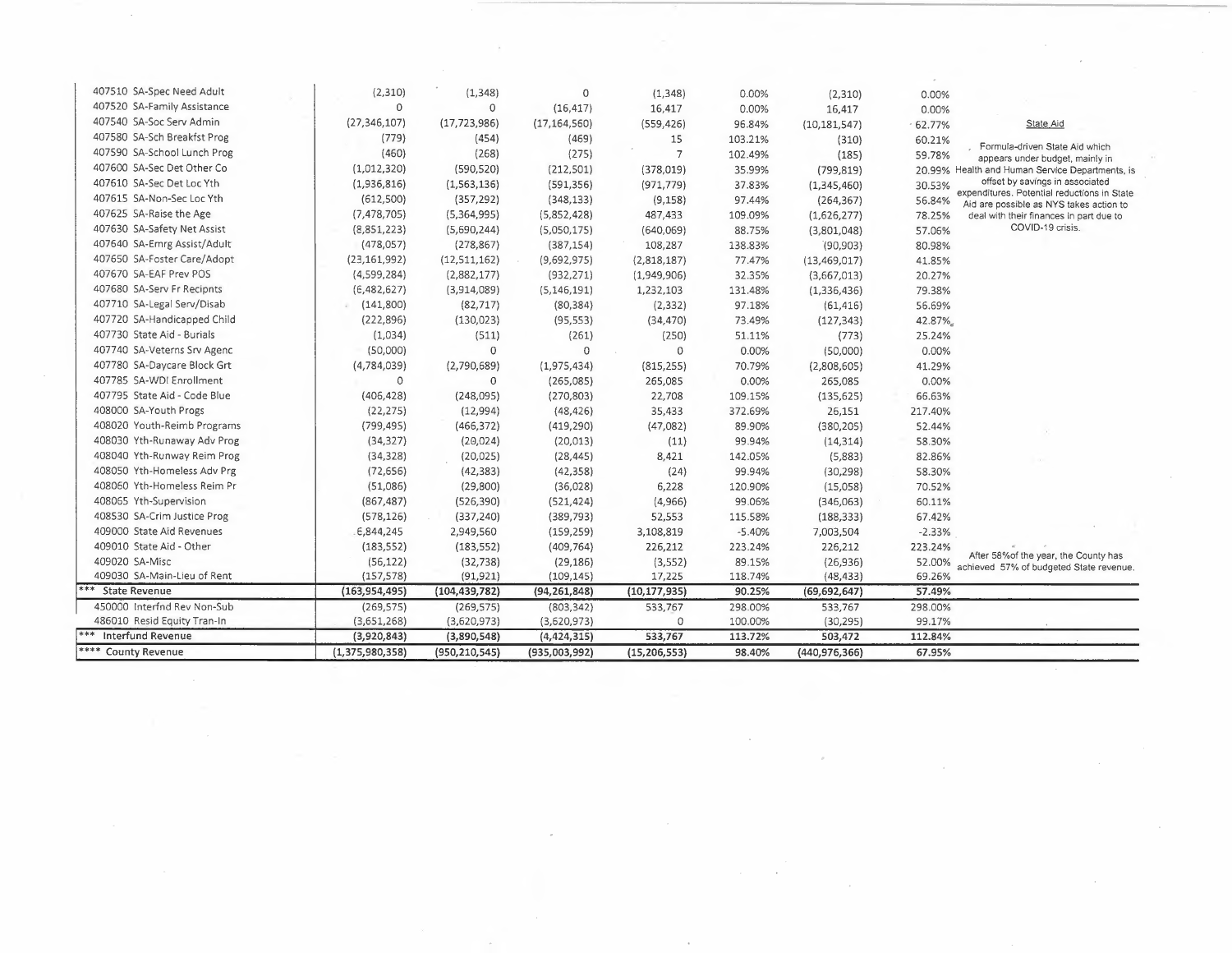| Expense                            |                |               |               |                |            |                 |           |                                                                                        |
|------------------------------------|----------------|---------------|---------------|----------------|------------|-----------------|-----------|----------------------------------------------------------------------------------------|
| 500000 Full Time - Salaries        | 208, 372, 283  | 119,201,245   | 110,550,003   | 8,651,242      | 92.74%     | 97,822,280      | 53.05%    |                                                                                        |
| 500010 Part Time - Wages           | 3,731,865      | 2,073,466     | 1,557,948     | 515,518        | 75.14%     | 2,173,917       | 41.75%    | After 58% of the year,                                                                 |
| 500020 Regular PT - Wages          | 2,080,424      | 1,132,775     | 904,561       | 228,214        | 79.85%     | 1,175,863       | 43.48%    | the County has spent 53%<br>of budgeted salaries.                                      |
| 500030 Seasonal - Wages            | 853,318        | 475,881       | 235,884       | 239,997        | 49.57%     | 617,434         | 27.64%    |                                                                                        |
| $***$<br>Salaries                  | 215,037,890    | 122,883,367   | 113,248,397   | 9,634,970      | 92.16%     | 101,789,493     | 52.66%    |                                                                                        |
| 500300 Shift Differential          | 1,620,605      | 938.539       | 944,080       | (5,541)        | 100.59%    | 676,525         | 58.25%    |                                                                                        |
| 500320 Uniform Allowance           | 953,075        | 386,517       | 211,000       | 175,517        | 54.59%     | 742,075         | 22.14%    |                                                                                        |
| 500330 Holiday Worked              | 2,015,428      | 1,065,766     | 999,241       | 66,525         | 93.76%     | 1,016,187       | 49.58%    |                                                                                        |
| 500340 Line-up Pay                 | 2,654,674      | 1,440,609     | 1,238,357     | 202,252        | 85.96%     | 1,416,317       | 46.65%    |                                                                                        |
| 500350 Other Employee Pymts        | 1,690,538      | 970,009       | 776,999       | 193,010        | 80.10%     | 913,539         | 45.96%    |                                                                                        |
| 501000 Overtime                    | 15,025,105     | 7,602,824     | 6,695,353     | 907,471        | 88.06%     | 8,329,752       | 44.56%    |                                                                                        |
| **<br>Non-Salaries                 | 23,959,425     | 12,404,264    | 10,865,030    | 1,539,233      | 87.59%     | 13,094,395      | 45.35%    |                                                                                        |
| 504990 Reductions Per Srv          | (14,002,870)   | (9,627,654)   | $\mathbf 0$   | (9,627,654)    | 0.00%      | (14,002,870)    | 0.00%     |                                                                                        |
| $***$<br>Countywide Adjustments    | (14,002,870)   | (9,627,654)   | $\Omega$      | (9,627,654)    | 0.00%      | (14,002,870)    | 0.00%     |                                                                                        |
| $***$<br>Personnel Related Expense | 224,994,445    | 125,659,977   | 124,113,427   | 1,546,550      | 98.77%     | 100,881,018     | 55.16%    |                                                                                        |
| 502000 Fringe Benefits             | 116,048,335    | 70,666,709    | (3,735,854)   | 74,402,563     | $-5.29%$   | 119,784,189     | $-3.22%$  |                                                                                        |
| 502010 Employer FICA               | $\circ$        | $\circ$       | 7,877,841     | (7, 877, 841)  | 0.00%      | (7,877,841)     | 0.00%     |                                                                                        |
| 502020 Empler FICA-Medicare        | $\cdot$ 0      | $\Omega$      | 1,837,521     | (1,837,521)    | 0.00%      | (1,837,521)     | 0.00%     | All departmental Fringe Benefit expense is<br>budgeted in account 502000 while actual  |
| 502030 Employee Health Ins         | (24,000,000)   | (9,666,667)   | 19,529,071    | (29, 195, 738) | $-202.02%$ | (43,529,071)    | $-81.37%$ | expense is recorded at the detailed level                                              |
| 502040 Dental Plan                 | $\Omega$       | 0             | 498,819       | (498, 819)     | 0.00%      | (498, 819)      | 0.00%     | indicated. The exception is the budget for                                             |
| 502050 Workers' Compensation       | 13,614,486     | 7,765,001     | 7,444,741     | 320,259        | 95.88%     | 6,169,745       | 54.68%    | Workers Compensation and ECMC legacy-<br>related expense.                              |
| 502060 Unemployment Ins            | $\Omega$       | $\circ$       | 436,588       | (436,588)      | 0.00%      | (436,588)       | 0.00%     |                                                                                        |
| 502070 Hosp & Med-Retirees'        | 2,450,505      | 1,429,461     | 15,475,790    | (14,046,328)   | 1082.63%   | (13,025,285)    | 631.53%   |                                                                                        |
| 502090 Hith Ins Waiver             | $\Omega$       | $\Omega$      | 957,080       | (957,080)      | 0.00%      | (957,080)       | 0.00%     |                                                                                        |
| 502100 Retirement                  | $\mathbf 0$    | 0             | 17,018,239    | (17,018,239)   | 0.00%      | (17,018,239)    | 0.00%     | After 58% of the year, the County has                                                  |
| 502130 Wkrs Cmp Otr Fd Reim        | (1C, 982, 200) | (6, 327, 944) | (3, 161, 853) | (3, 166, 091)  | 49.97%     | (7,820,347)     | 28.79%    | spent 65% of the total budgeted Fringe                                                 |
| 502140 3rd Party Recoveries        | (1,600,000)    | (921, 920)    | (1,704,698)   | 782,778        | 184.91%    | 104,698         | 106.54%   | Benefit expense.                                                                       |
| <b>Fringe Benefit Total</b>        | 95,531,126     | 62,944,640    | 62,473,285    | 471,355        | 99.25%     | 33,057,841      | 65.40%    |                                                                                        |
| 505000 Office Supplies             | 1,108,552      | 674,286       | 372,511       | 301,774        | 55.25%     | 736,040         | 33.60%    |                                                                                        |
| 505200 Clothing Supplies           | 455,895        | 290,786       | 154,738       | 136,048        | 53.21%     | 301,158         | 33.94%    |                                                                                        |
| 505400 Food & Kitchen Supp         | 1,454,525      | 848,090       | 623,401       | 224,688        | 73.51%     | 831,124         | 42.86%    |                                                                                        |
| 505600 Auto Tr & Hvy Eq Sup        | 1,799,695      | 1,064,605     | 565,006       | 499,598        | 53.07%     | 1,234,688       | 31.39%    |                                                                                        |
| 505800 Medical & Hlth Supp         | 2,701,831      | 812,252       | 623,863       | 188,388        | 76.81%     | 2,077,967       | 23.09%    |                                                                                        |
| 506200 Maintenance & Repair        | 2,146,894      | 1,232,729     | 831,958       | 400,770        | 67.49%     | 1,314,935       | 38.75%    |                                                                                        |
| 507000 E-Z Pass Supplies           | 14,700         | 8,575         | 7,350         | 1,225          | 85.71%     | 7,350           | 50.00%    |                                                                                        |
| Supplies and Repairs               | 9,682,091      | 4,931,321     | 3,178,829     | 1,752,493      | 64.46%     | 6,503,262       | 32.83%    |                                                                                        |
| 555000 General Liability           | 2,740,000      | 1,615,000     | 368           | 1,614,632      | 0.02%      | 2,739,632       | 0.01%     |                                                                                        |
| 555010 Settlmts/Jdgmnts-Lit        | $\overline{0}$ | $\circ$       | 456,067       | (456,067)      | 0.00%      | (456,067)       | 0.00%     | Risk Retention expense is budgeted in                                                  |
| 555020 Travel & Mileage-Lit        | $\mathbf 0$    | $\mathbb O$   | 145           | (145)          | 0.00%      | (145)           | 0.00%     | account 555000 while actual expense is<br>recorded at a detailed level in the accounts |
| 555030 Litig & Rel Disburs.        | $\Omega$       | $\mathbb O$   | 79,513        | (79, 513)      | 0.00%      | (79, 513)       | 0.00%     | indicated. In total Risk Retention                                                     |
| 555040 Expert/Cons Fees-Lit        | $\Omega$       | $\Omega$      | 514,262       | (514, 262)     | 0.00%      | (514, 262)      | 0.00%     | approximates budget for the period.                                                    |
| 555050 Insurance Premiums          | 19,400         | 11,317        | 573,686       | (562, 370)     | 5069.39%   | (554, 286)      | 2957.15%  |                                                                                        |
| <b>Risk Retention</b>              | 2,759,400      | 1,626,317     | 1,624,040     | 2,276          | 99.86%     | 1,135,360       | 58.85%    |                                                                                        |
| 510000 Local Mileage Reimb         | 843,469        | 460,483       | 409,486       | 50,997         | 88.93%     | 433,983         | 48.55%    |                                                                                        |
| 510100 Out Of Area Travel          | 450,033        | 264,113       | 102,178       | 161,935        | 38.69%     | 347,855         | 22.70%    |                                                                                        |
| 510200 Training And Educat         | 395,350        | 233,534       | 192,679       | 40,855         | 82.51%     | 202,671         | 48.74%    |                                                                                        |
| 511000 Control Board Expense       | 504,000        | 325,250       | 321,043       | 4,207          | 98.71%     | $182,957 \cdot$ | 63.70%    |                                                                                        |
| 515000 Utility Charges             | 2,776,306      | 1,702,313     | 1,743,544     | (41, 231)      | 102.42%    | 1,032,762       | 62.80%    |                                                                                        |
| 516040 DSS Trng & Edu Pro          | 1,540,178      | 898,437       | 898,437       | 0              | 100.00%    | 641,741         | 58.33%    |                                                                                        |

 $\mathcal{L}_{\mathcal{A}}$ 

 $\frac{1}{\sqrt{2}}$ 

, a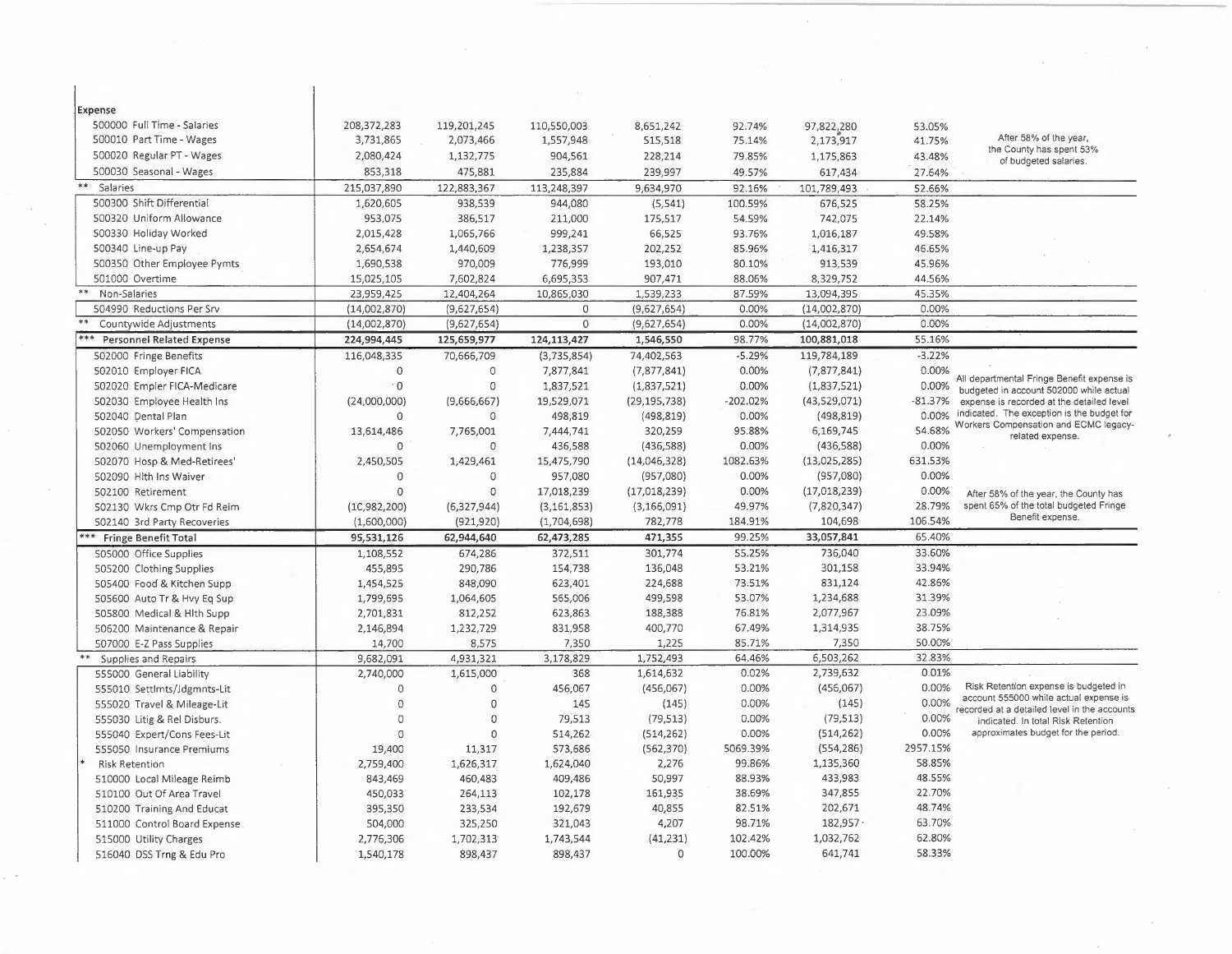| 530000 Other Expenses         | 3,657,871    | 1,433,473           | 730,990                    | 702,483                | 50.99%            | 2,926,881                  | 19.98%  |  |
|-------------------------------|--------------|---------------------|----------------------------|------------------------|-------------------|----------------------------|---------|--|
| 530010 Chargebacks            | 1,498,744    | 874,267             | 722,223                    | 152,044                | 82.61%            | 776,521                    | 48.19%  |  |
| 530030 Pivot Wage Subsidies   | 3,005,146    | 1,515,258           | 1,563,050                  | (47, 792)              | 103.15%           | 1,442,096                  | 52.01%  |  |
| 545000 Rental Charges         | 9,156,192    | 5,148,899           | 4,685,928                  | 462,971                | 91.01%            | 4,470,264                  | 51.18%  |  |
| $\ast\ast$<br>Other           | 26,586,689   | 14,482,343          | 12,993,599                 | 1,488,744              | 89.72%            | 13,593,091                 | 48.87%  |  |
| Non Profit Agency Subsidy     | 2C, 281, 390 | 18,946,764          | 18,946,764                 | $\mathsf O$            | 100.00%           | 1,334,626                  | 93.42%  |  |
| Non Profit Purchase of Servic | 101,558,578  | 59,075,645          | 59,555,453                 | (479, 808)             | 100.81%           | 42,003,125                 | 58.64%  |  |
| 516020 Pro Ser Cnt and Fees   | 14,380,903   | 5,948,611           | 5,345,447                  | 603,163                | 89.86%            | 9,035,456                  | 37.17%  |  |
| 516021 Bonadio Group          | 100,000      | 70,000              | 11,705                     | 58,296                 | 16.72%            | 88,296                     | 11.70%  |  |
| 516030 Maintenance Contracts  | E,055,711    | 4,350,772           | 4,198,017                  | 152,756                | 96.49%            | 1,857,694                  | 69.32%  |  |
| 516042 Foreclosure Action     | 1,501,960    | 1,500,960           | 1,500,960                  | $\circ$                | 100.00%           | 1,000                      | 99.93%  |  |
| 516080 Life Safety Contract   | 1,184,814    | 728,204             | 626,453                    | 101,750                | 86.03%            | 558,361                    | 52.87%  |  |
| 516100 Parks Master Plan      | 41,809       | 4,844               | 4,800                      | 44                     | 99.09%            | 37,009                     | 11.48%  |  |
| 520000 Municipal Assoc Fees   | 114,015      | 114,015             | 114,014                    | $\mathbf 1$            | 100.00%           | $\mathbf{1}$               | 100.00% |  |
| 520010 Txs&Asses-Co Ownd Pr   | 750          | 438                 | 123                        | 315                    | 28.11%            | 627                        | 16.40%  |  |
| 520020 Co Res Enrl Comm Col   | 7,188,870    | 3,908,508           | 3,372,301                  | 536,207                | 86.28%            | 3,816,569                  | 46.91%  |  |
| 520040 Curr Pymts Mass Tran   | 3,657,200    | 1,828,600           | 1,828,600                  | $\mathbb O$            | 100.00%           | 1,828,600                  | 50.00%  |  |
| 520050 Garbage Disposal       | 104,920      | 64,120              | 53,516                     | 10,604                 | 83.46%            | 51,404                     | 51.01%  |  |
| 520070 Buffalo Bills Maint    | 2,629,624    | 1,721,440           | 1,696,015                  | 25,425                 | 98.52%            | 933,609                    | 64.50%  |  |
| 520072 Working Capital Asst   | 1,693,800    | 1,693,800           | 1,646,386                  | 47,414                 | 97.20%            | 47,414                     | 97.20%  |  |
| Professional Srvs Contracts a | 38,654,376   | 21,934,311          | 20,398,336                 | 1,535,974              | 93.00%            | 18,256,040                 | 52.77%  |  |
| 516050 Dept Payments-ECMCC    | 7,022,527    | 4,847,343           | 4,502,705                  | 344,638                | 92.89%            | 2,519,822                  | 64.12%  |  |
| 516051 ECMCC Drug & Alcohol   | 405,331      | 239,709             | 231,871                    | 7,838                  | 96.73%            | 173,460                    | 57.21%  |  |
| <b>ECMCC Payments</b>         | 7,427,858    | 5,087,052           | 4,734,576                  | 352,476                | 93.07%            | 2,693,282                  | 63.74%  |  |
| 516060 Sales Tax Loc Gov 3%   | 279,229,985  | 167, 164, 729       | 167, 164, 729              | $\mathbf 0$            | 100.00%           |                            | 59.87%  |  |
| 516070 Flat Dist from 1%      | 12,500,000   | 12,500,000          | 12,500,000                 | 0                      | 100.00%           | 112,065,256<br>$\Omega$    | 100.00% |  |
| 520030 NFTA-Share Sales Tax   | 18,065,729   | 10,766,493          |                            | $\circ$                | 100.00%           | 7,299,236                  | 59.60%  |  |
| Sales Tax to Local Government | 309,795,714  | 190,431,222         | 10,766,493                 | 0                      |                   |                            | 61.47%  |  |
| Contractual                   | 477,717,916  | 295,474,993         | 190,431,222<br>294,066,352 | 1,408,642              | 100.00%<br>99.52% | 119,364,492<br>183,651,565 | 61.56%  |  |
| 561410 Lab & Tech Eqt         | 2,811,782    | 1,825,195           | 1,580,226                  | 244,968                | 86.58%            | 1,231,556                  | 56.20%  |  |
| 561420 Office Furn & Fixt     | 461,646      | 350,153             | 182,097                    | 168,055                | 52.01%            | 279,549                    | 39.45%  |  |
| 561430 Bldg Grs & Hvy Eq      | 13,000       | 9,667               | 6,631                      | 3,035                  | 68.60%            | 6,369                      | 51.01%  |  |
| 561440 Motor Vehicles         | 117,797      | 76,539              |                            | 76,539                 | 0.00%             | 117,797                    | 0.00%   |  |
| Equipment                     | 3,404,225    | 2,261,553           | 1,768,955                  | 492,598                | 78.22%            | 1,635,271                  | 51.96%  |  |
| 559000 County Share - Grants  | E, 537, 478  | 1,634,341           | 1,308,189                  | 326,151                | 80.04%            | 5,229,289                  | 20.01%  |  |
| 570020 Interfund - Road       | 15,640,155   | 7,307,811           | 5,846,130                  | 1,461,681              | 80.00%            | 9,794,025                  | 37.38%  |  |
| 570025 InterFd Co Share 911   | 4,307,552    | 2,121,975           | 2,058,650                  | 63,325                 | 97.02%            | 2,248,902                  | 47.79%  |  |
| 570030 Interfund-ECC Sub      | 17,724,317   | 17,724,317          | 17,724,317                 | $\circ$                | 100.00%           | $\circ$                    | 100.00% |  |
| 570050 InterFund Trans-Cap    | 2,265,760    | 767,983             | 750,000                    | 17,983                 | 97.66%            | 1,515,760                  | 33.10%  |  |
| 575000 Interfnd Exp Non-Sub   | 127,000      | 127,000             | 127,000                    | 0                      | 100.00%           | $\circ$                    | 100.00% |  |
| 575040 I/F Expense-Utility    | 2,987,874    | 1,754,205           | 1,638,441                  | 115,764                | 93.40%            | 1,349,433                  | 54.84%  |  |
| 570035 IF Tran-COVID-19 Res   | 29,000,000   | $\mathsf{O}\xspace$ | $\circ$                    | 0                      | 0.00%             | 29,000,000                 | 0.00%   |  |
| Interfund Expense             | 78,590,136   |                     |                            | 1,984,904              | 93.69%            | 49,137,409                 | 37.48%  |  |
|                               |              | 31,437,631          | 29,452,727                 |                        | 0.00%             |                            | 0.00%   |  |
| 910200 ID Budget Services     | $\mathbf 0$  | $\mathbf 0$         | 0                          | 0                      |                   | 0                          |         |  |
| 910600 ID Purchasing Srv      | (209, 725)   | (122, 340)          | (110, 769)                 | (11,570)               | 90.54%            | (98, 956)                  | 52.82%  |  |
| 910700 ID Fleet Services      | (2,057,326)  | (600, 106)          | (735, 637)                 | 135,531                | 122.58%           | (1,321,689)                | 35.76%  |  |
| 911200 ID Comptroller's Srv   | $\mathbf 0$  | 0                   | $\circ$                    | $\mathbf 0$            | 0.00%             | $\circ$                    | 0.00%   |  |
| 911400 ID District Atty Srv   | $\circ$      | $\mathbf{O}$        | $\circ$                    | $\mathsf{O}\xspace$    | 0.00%             | $\mathbf 0$                | 0.00%   |  |
| 911490 ID DA Grant Srv        | 25,000       | 14,583              | 6,581                      | 8,002                  | 45.13%            | 18,419                     | 26.32%  |  |
| 911500 ID Sheriff Div. Srvs   | $\circ$      | 0<br>$\circ$        | $\mathsf{O}\xspace$<br>0   | $\circ$<br>$\mathbf 0$ | 0.00%             | $\mathbf 0$<br>$\Omega$    | 0.00%   |  |
| 911600 ID Jail Mgt. Service   | $\circ$      |                     |                            |                        | 0.00%             |                            | 0.00%   |  |

 $\mathcal{A}$ 

 $\frac{1}{2}$ 

 $\hat{\mathcal{A}}$ 

 $\sim$ 

 $\sim$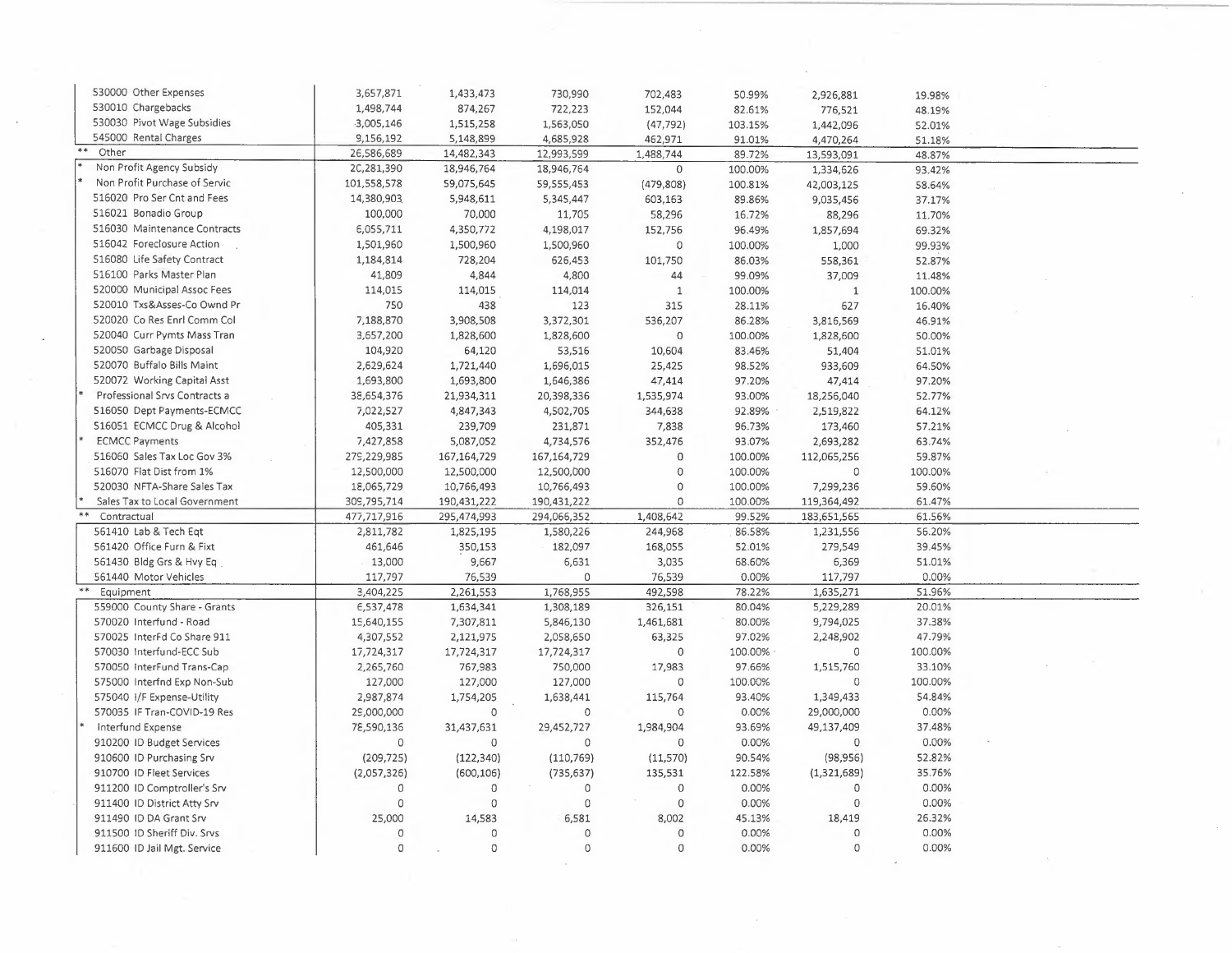| 912000 ID DSS Service        | 0                           | (0)                 | $\circ$        | (0)            | 0.00%     | $\mathbb O$           | 0.00%     |  |
|------------------------------|-----------------------------|---------------------|----------------|----------------|-----------|-----------------------|-----------|--|
| 912215 ID DPW Mail Srvs      | (9,084)                     | (5,299)             | (4, 284)       | (1,015)        | 80.84%    | (4,800)               | 47.16%    |  |
| 912220 ID Build&Grounds Srv  | $\Omega$                    | $\mathbf 0$         | $\circ$        | 0              | 0.00%     | $\circ$               | 0.00%     |  |
| 912300 ID Highways Services  | 29,837                      | 17,405              | 4,680          | 12,725         | 26.89%    | 25,157                | 15.69%    |  |
| 912400 ID Mental Health Srv  | (300,000)                   | $\mathbf 0$         | $\circ$        | $\circ$        | 0.00%     | (300,000)             | 0.00%     |  |
| 912420 ID Forensic MH Srv    | $\mathbf 0$                 | $\mathbf 0$         | $\mathbf 0$    | $\mathbf{0}$   | 0.00%     | 0                     | 0.00%     |  |
| 912520 ID Youth Deten Srvs   | $\mathbf 0$                 | (0)                 | $\circ$        | (0)            | 0.00%     | $\Omega$              | 0.00%     |  |
| 912530 ID Youth Bureau Srvs  | $\mathbf{0}$                | $\Omega$            | $\circ$        | $\mathbf{0}$   | 0.00%     | $\circ$               | 0.00%     |  |
| 912600 ID Probation Services | $\mathbf 0$                 | $\mathbf 0$         | $\mathbf 0$    | $\mathbf{0}$   | 0.00%     | $\overline{0}$        | 0.00%     |  |
| 912700 ID Health Services    | (18,094)                    | (10, 555)           | (41, 933)      | 31,378         | 397.29%   | 23,839                | 231.75%   |  |
| 912730 ID Health Lab Srv     | (17, 355)                   | (10, 124)           | 9,030          | (19, 154)      | $-89.20%$ | (26, 385)             | $-52.03%$ |  |
| 912740 ID Med Ex Services    | $\Omega$                    | $\circ$             | $\circ$        | $\circ$        | 0.00%     | $\circ$               | 0.00%     |  |
| 913000 ID Veterans Services  | $\circ$                     | $\circ$             | $\circ$        | $\circ$        | 0.00%     | $\circ$               | 0.00%     |  |
| 914000 ID CW Accts Budget    | (19, 753)                   | (14, 384)           | (7,800)        | (6, 584)       | 54.23%    | (11,953)              | 39.49%    |  |
| 916000 ID County Attny Srv   | (74, 347)                   | (43, 369)           | (43, 369)      | 0              | 100.00%   |                       |           |  |
| 916200 ID Env & Plan Srv     | (79, 372)                   | (46,300)            |                |                | 74.89%    | (30, 978)             | 58.33%    |  |
| 916300 ID Senior Services    | $\Omega$                    | $\mathbf 0$         | (34, 674)<br>0 | (11, 627)<br>0 |           | (44, 698)<br>$\Omega$ | 43.68%    |  |
| 916390 ID Senior Srvs Grant  | 24,006                      |                     |                |                | 0.00%     |                       | 0.00%     |  |
| 916400 ID Parks Services     |                             | 14,004              | 10,076         | 3,927          | 71.95%    | 13,930                | 41.97%    |  |
| 916500 ID CPS Services       | (58, 474)<br>$\overline{0}$ | (34, 110)           | (14, 533)      | (19, 577)      | 42.61%    | (43, 941)             | 24.85%    |  |
|                              | $\Omega$                    | $\circ$             | $\mathbf 0$    | 0              | 0.00%     | 0                     | 0.00%     |  |
| 916700 ID Emergency Services |                             | $\mathbf 0$         | $\mathbf{0}$   | 0              | 0.00%     | $\Omega$              | 0.00%     |  |
| 916790 ID Emerg Srvs Grant   | 99,640                      | 58,123              | 18,944         | 39,179         | 32.59%    | 80,696                | 19.01%    |  |
| 942000 ID Library Services   | 195,533                     | 114,061             | 51,749         | 62,312         | 45.37%    | 143,784               | 26.47%    |  |
| 980000 ID DISS Services      | (1,970,859)                 | (1, 167, 896)       | (979, 201)     | (188, 696)     | 83.84%    | (991, 658)            | 49.68%    |  |
| Interdepartmental Billings   | (4, 440, 373)               | (1,836,307)         | (1,871,139)    | 34,831         | 101.90%   | (2, 569, 234)         | 42.14%    |  |
| Allocations                  | 74,149,763                  | 29,601,323          | 27,581,588     | 2,019,736      | 93.18%    | 46,568,175            | 37.20%    |  |
| 525000 MMIS-Medicaid Loc Sh  | 175,720,838                 | 112,883,540         | 112,883,540    | $\circ$        | 100.00%   | 62,837,298            | 64.24%    |  |
| 525020 UPL Expense           | S,666,299                   | 3,660,122           | 3,660,122      | 0              | 100.00%   | 6,006,177             | 37.86%    |  |
| 525030 MA - Gross Loc Pymts  | 72,801                      | 42,467              | 19,959         | 22,508         | 47.00%    | 52,842                | 27.42%    |  |
| 525040 Family Assistance-FA  | 36,674,420                  | 21,393,412          | 18,405,012     | 2,988,400      | 86.03%    | 18,269,408            | 50.18%    |  |
| 525050 CWS - Foster Care     | 64,709,227                  | 37,747,049          | 36,912,272     | 834,777        | 97.79%    | 27,796,955            | 57.04%    |  |
| 525060 Safety Net Assist     | 36,155,276                  | 21,816,511          | 20,369,402     | 1,447,109      | 93.37%    | 15,785,874            | 56.34%    |  |
| 525070 Emer Assist To Adlts  | 1,224,723                   | 714,422             | 889,919        | (175, 497)     | 124.56%   | 334,804               | 72.66%    |  |
| 525080 Ed Handicapped Child  | 667,014                     | 389,092             | 200,492        | 188,600        | 51.53%    | 466,522               | 30.06%    |  |
| 525091 Child Care - Title XX | 1,958,431                   | 1,142,418           | 844,048        | 298,370        | 73.88%    | 1,114,383             | 43.10%    |  |
| 525092 Child Care - CCBG     | 26,645,367                  | 14,943,131          | 15,609,045     | (665, 914)     | 104.46%   | 11,036,322            | 58.58%    |  |
| 525100 Housekeeping - DSS    | 36,486                      | 21,284              | $\circ$        | 21,284         | 0.00%     | 36,486                | 0.00%     |  |
| 525110 Meals On Wheels WNY   | 70,000                      | 40,833              | 40,833         | $\circ$        | 100.00%   | 29,167                | 58.33%    |  |
| 525120 Adult Special Needs   | 2,310                       | 1,348               | $\circ$        | 1,348          | 0.00%     | 2,310                 | 0.00%     |  |
| 525130 OCFS Yth Fac Charges  | $\Omega$                    | $\mathsf{O}\xspace$ | $\circ$        | $\mathbf 0$    | 0.00%     | $\mathbf 0$           | 0.00%     |  |
| 525140 HEAP Program Costs    | 570,000                     | 500,000             | 493,951        | 6,049          | 98.79%    | 76,049                | 86.66%    |  |
| 525150 DSH Expense           | 52,076,000                  | 36,616,056          | 36,616,056     | $\mathbf{0}$   | 100.00%   | 15,459,944            | 70.31%    |  |
| 525160 Indigent Care DSH     | 5,423,774                   | 4,067,831           | 4,067,831      | $\mathbf{0}$   | 100.00%   | 1,355,944             | 75.00%    |  |
| 528000 Svcs Spec Need Child  | 52,943,861                  | 32,874,099          | 32,252,256     | 621,843        | 98.11%    | 20,691,605            | 60.92%    |  |
| 528010 Srvs Early Inv Prog   | 8,025,520                   | 4,206,397           | 3,342,383      | 864,014        | 79.46%    | 4,683,137             | 41.65%    |  |
| 530020 Independent Living    | 10,000                      | 5,833               | (102)          | 5,935          | $-1.75%$  | 10,102                | $-1.02%$  |  |
| Program Specific             | 472,652,347                 | 293,065,844         | 286,607,020    | 6,458,824      | 97.80%    | 186,045,327           | 60.64%    |  |
| 570040 I/F Subsidy Debt Srv  | 60,631,822                  | 41,350,692          | 41,312,579     | 38,113         | 99.91%    | 19,319,243            | 68.14%    |  |
| <b>Debt Services</b>         | 6C, 631, 822                | 41,350,692          | 41,312,579     | 38,113         | 99.91%    | 19,319,243            | 68.14%    |  |
| All Other Operating Expense  | 1,124,824,853               | 681,168,070         | 667,508,920    | 13,659,150     | 97.99%    | 457,315,934           | 59.34%    |  |
| **** County Expense          | 1,445,350,424               | 869,772,686         | 854,095,632    | 15,677,054     | 98.20%    | 591,254,793           | 59.09%    |  |
|                              |                             |                     |                |                |           |                       |           |  |

 $\epsilon$ 

G)